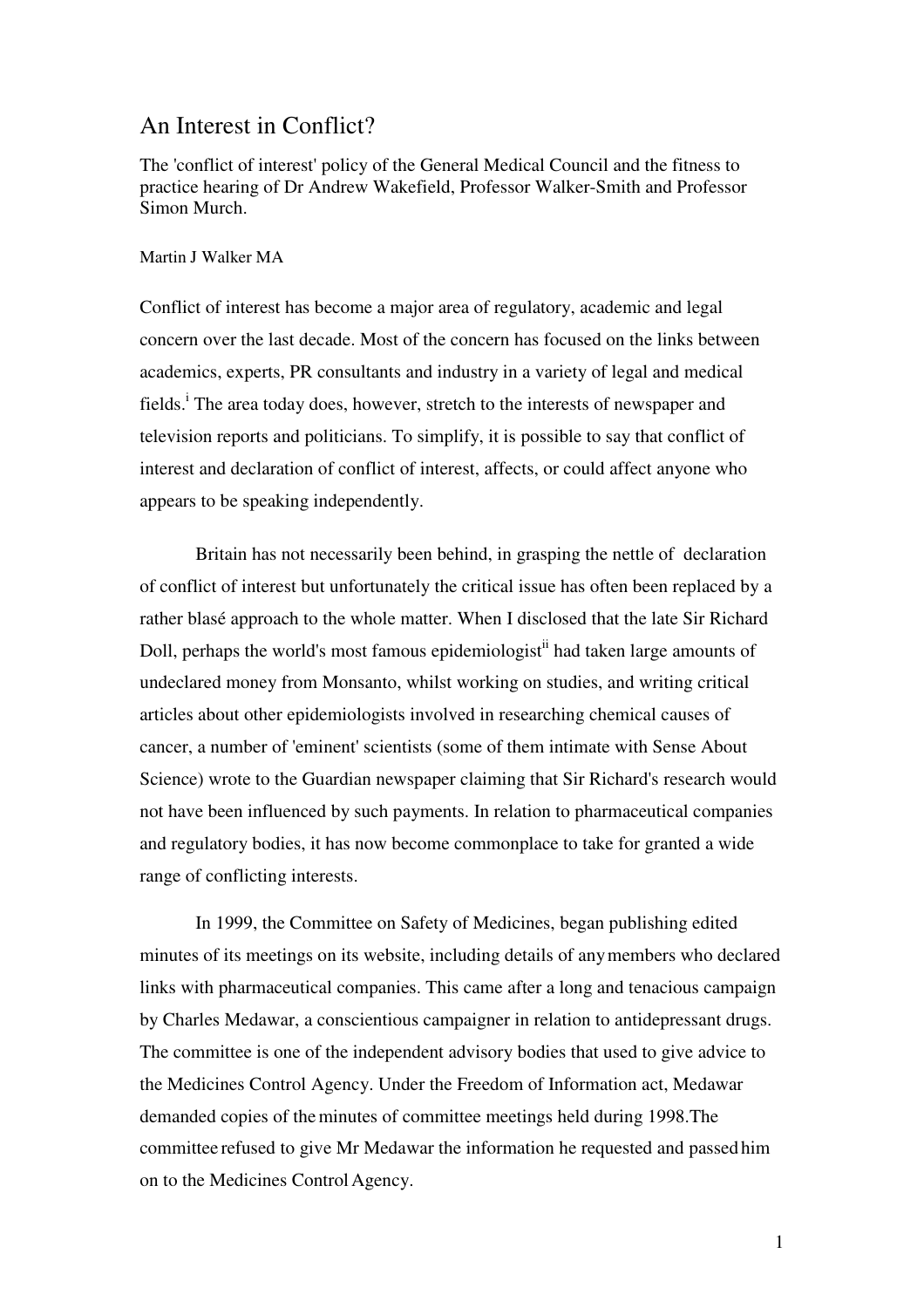After an unsuccessful sixteen month battle for information Mr Medawar took his case to the ombudsman, who ruled that there was no reason to justifywithholding most of the information requested.<sup>iii</sup>

 In 2002, the Daily Telegraph reported that the parents of children damaged by MMR were concerned at the links that existed between members of the Committee on Safety of Medicines (CSM) and the Joint Committee on Vaccination and Immunisation (JCVI). An article said that documents produced by two Department of Health committees responsible for reviewing the safety and efficacy of measlesmumps-rubella triple vaccine (MMR), revealed that a significant numbers of members have links with manufacturers of the MMR vaccine. Fifteen of the 36 members of the CSM have declared personal or non-personal links with companies cited in a class action being brought by parents who believe that MMR had harmed their children.

 Six committee members had personal shareholdings and/or held consultancy posts with MMR manufacturer GlaxoSmithKline and nine have a past or present association, such as receiving research funding from companies involved. Two members have declared interests in both categories.

 David Thrower, a parent who has campaigned for more research into MMR, said: 'The tolerance of potential conflicts of interest in the medical establishment has reached an extraordinary level, both in terms of the scale of the interests involved and the apparent complete disinterest of central government in this issue'. A spokesman for the Department of Health said 'Anyone who declares any sort of interest in the pharmaceutical industry cannot play a part in any decision relating to those companies and has to leave the room when the subject arises.' iv

 GSK leads the way in infiltrating organisations, handing out shares and generally unbalancing the world of medicine and medical research. In April 2007, Bob Fiddaman of 'Seroxat Sufferers' posted this list of members' interests from the Committee on Safety of Medicines Annual Report in 2004. Fiddaman opened his list with these words. 'I've looked through the pdf file for The Committee on Safety of Medicines Annual Report for 2004 and will show you all those members who have ties with Glaxosmithkline'.<sup>v</sup>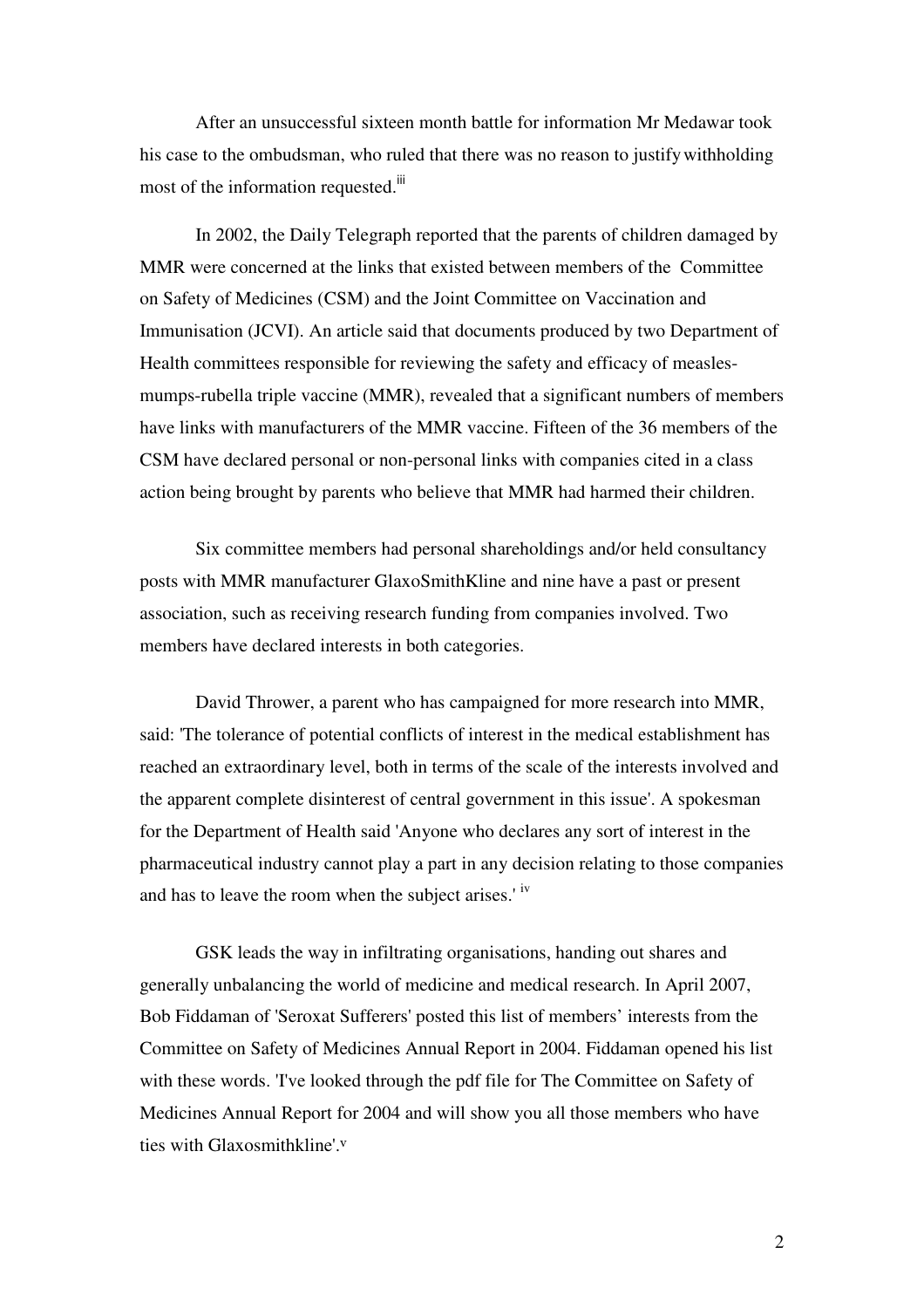Member – Personal Interests: Professor A Blenkinsopp - *GSK Specific – Fees*, Professor H Dargie - *GlaxoSmithKline Consultancy*, Dr M Donaghy - *GSK Shares*, Dr J C Forfar - *GSK Shares,* Dr R Leonard - *GSK Fees/ Publicity work*, Prof D J Nutt - *GSK Consultancy Psychotropics and 300 shares*, Professor J F Smyth - *GSK Consultancy*, Professor Christopher Bucke - *SKB Shares*, Prof Nicholas Mitchison - *GSK Shares*, Dr Brian J Clark - *GSK PHD student funding*, Professor Robert Booy - *GSK Consultancy*, Professor S M Cobbe - *GSK Research grant*, Professor J E Compston - *GSK Consultancy*, Dr A Glasier - *GSK Shares (£10,000)* , Dr Andrew A Grace - *GSK Consultancy*, Dr P Hindmarsh - *GSK Consultancy on growth, probably lapsed by now*, Professor P D Home - *GSK Consultancy*, Dr R F A Logan *- GSK Shares*, Professor R MacSween - *SmithKline Beecham Shares*, Professor J O'D McGee - *SmithKline Beecham Shares*, Professor David R Matthews - *GSK Honorarium for advise*, Dr A Smyth *- GSK Conference expenses*, Professor A D Struthers - *GSK Shares*, Professor J C E - *GSK Shares*, Dr A Gerard Wilson - *GSK Consultancy*, Dr Rosemary Leonard - *GSK Fees/ Publicity work*, Mr David P S Dickinson - *GSK Fee paid work*, Dr Charlotte C D Williamson - *GSK Shares*, Professor Anthony H Barnett - *GSK Advisory work and lectures diabetes related products*, Professor V Krishna K Chatterjee - *GSK Consultancy on preclinical research with a Vanillord Receptor antagonist (Consultancy end of 2004)*, Professor Albert - *GSK Shares.*

In the middle of this discourse about conflict of interests, in 2001, the GMC set up what they called a Register of Interests, part of which was described as giving access to the following information:

> Consultancies,directorships or advisory positions relating to any medical, healthcare or pharmaceutical company or organisation, NHS trust or authority, public body or political party.

This would appear to cover a great deal of ground in relation to pharmaceutical companies but in fact it misses out salient matters. Today, the GMC policy on conflict of interests appears to be half-hearted. At the time the particular focus was the Masons.

While the adoption of this policy was obviously a step in the right direction, the rules made no mention of work done in the past or previous remuneration received from pharmaceutical companies, nor any mention for instance of the holding of shares in a pharmaceutical company or a staff post or advisory role on a pharmaceutical funded journal or for that matter a pharmaceutically funded patient group or charity.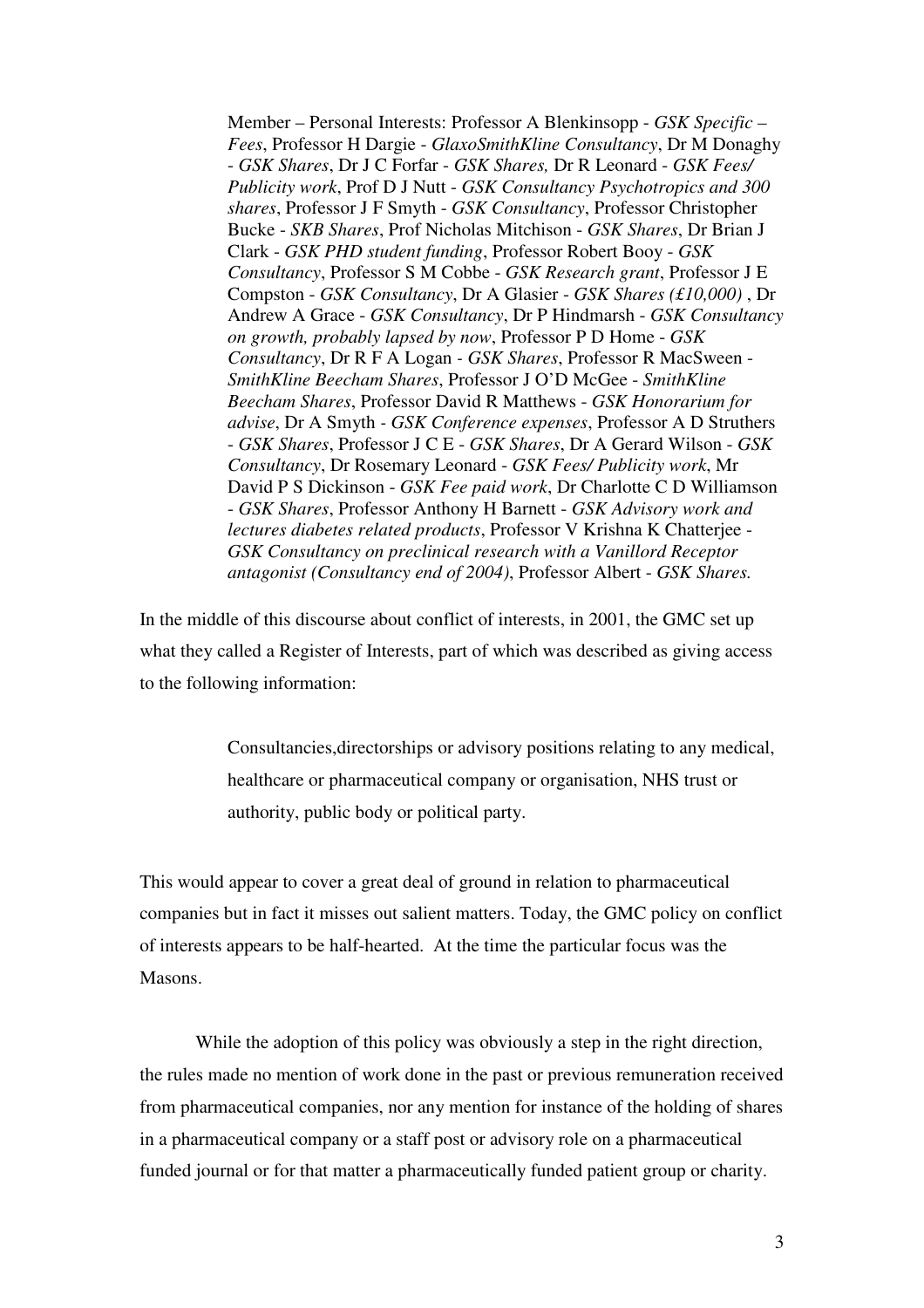What seemed to be missing was a signed pro-forma which asked outright for a declaration such as is signed by the committee membership of the MHRA or the DH. The new policy also appeared to leave any declaration to the subject themselves. <sup>vi</sup>

> Being a Council member or panelist for the GMC carries with it responsibilities. People working in these roles are expected to act impartially and objectively, and to take steps to avoid any conflict of interest arising as a result of their membership of, or association with, other organisations or individuals ... a code of conduct, which includes a requirement to declare relevant interests, as set out in that code. ... Fitness to Practice panelists must notify the GMC as soon as possible if they have, or may appear to have, any interest in or association or connection with any person (whether financial, organisational or personal), which may, or does, give rise to a conflict of interest or the suspicion of a conflict of interest. vii

As the GMC is acting as the prosecuting authority in fitness to practice hearings, it would seem that the primary responsibility for weeding out conflicts of interests lie with them and not with putative panellists. I say this on the understanding that industry will always try to infiltrate individuals into positions where they can affect decisions in their interests. This being the case it seems naive to allow the onus of responsibility to rest on individual panellist.

 In relation to panel members who might adjudicate in fitness to practice hearings it is clearly important that all interests which might, however tangentially, have a bearing on the panel's findings are declared and stated on the papers for that particular hearing.

 At the bottom of most vested interests in the field of medicine, are financial associations with pharmaceutical companies. This is principally the case because it is such connections that imply real conflicts of interest, where individuals receive remuneration from the use of, the advertising for, or promulgation of drugs, procedures or equipment. Of course, direct receipt of money is only half the story because the promulgation of allopathic medicine itself can be a point at issue in some GMC cases.

 While looking at this matter, it might be wise to ask ourselves why there is a need for this kind of transparency at the GMC, especially in relation to Fitness to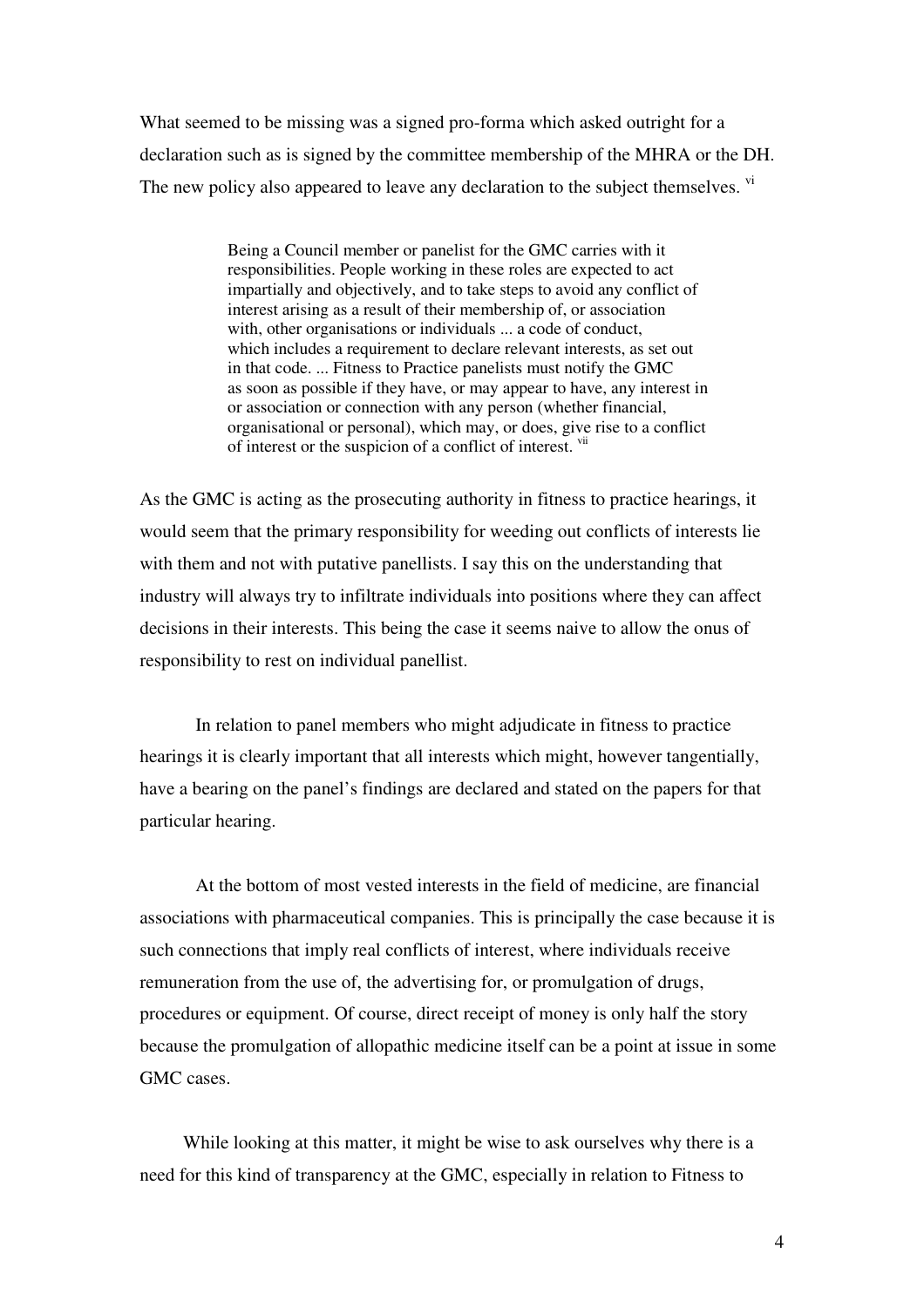Practice panel members. The great majority of cases that come before the GMC originate with patients, and complaints about the way that they have been treated by doctors. Inevitably it would rarely be the case that conflicting interests were an issue in these cases. However, a small number of cases are brought over issues of scientific research and issues around non-allopathic therapies. Some of these cases entail questions of importance about the competitiveness of pharmaceutical products and while the pharmaceutical companies should be commended on cleaning up corruption in their industry by using the GMC, there are clearly cases which they support for the sole reason that the accused are people who challenge the pharmaceutical industry.

 In all these cases the ABPI (Association of British Pharmaceutical Industry) has its own 'police force' and investigators who work with the GMC preparing cases; the company Medico Legal Investigations. In relation to cases brought by the pharmaceutical industry against doctors challenging it's competitiveness, it is clearly important that the integrity of the hearing is not compromised by individuals who have vested or conflicting interests. Of course many people would go much further than this and suggest that the GMC should not be publicly washing the dirty laundry of the pharmaceutical industry; that it should police itself and its own employees but not be able to become involved on any level in bringing any kind of case through the GMC against doctors who are not directly working for them.

 Obviously in any case that is brought by the GMC having come from an outside body, rather than an individual patient or group of patients, the onus on the GMC to investigate and then try this issue and the people involved is considerable. Members of panels hearing cases which even tangentially involve the pharmaceutical industry, should have absolutely no connection with that industry. This is not something which should be open to debate or polite discussion, the matter is clear and fundamental; in the case of anyone brought before a GMC fitness to practice panel, whose case is even tinted with pharmaceutical company involvement, in the substantial matter of the case, in the investigation of the case outside the GMC or in the bringing of the charges, the panel that 'judges' the case must be absolutely free of any influence from pharmaceutical companies. As well as panel members clearly stating their interests and them being printed and made public in detail, all prosecution witnesses should, be required to state their interests before giving evidence.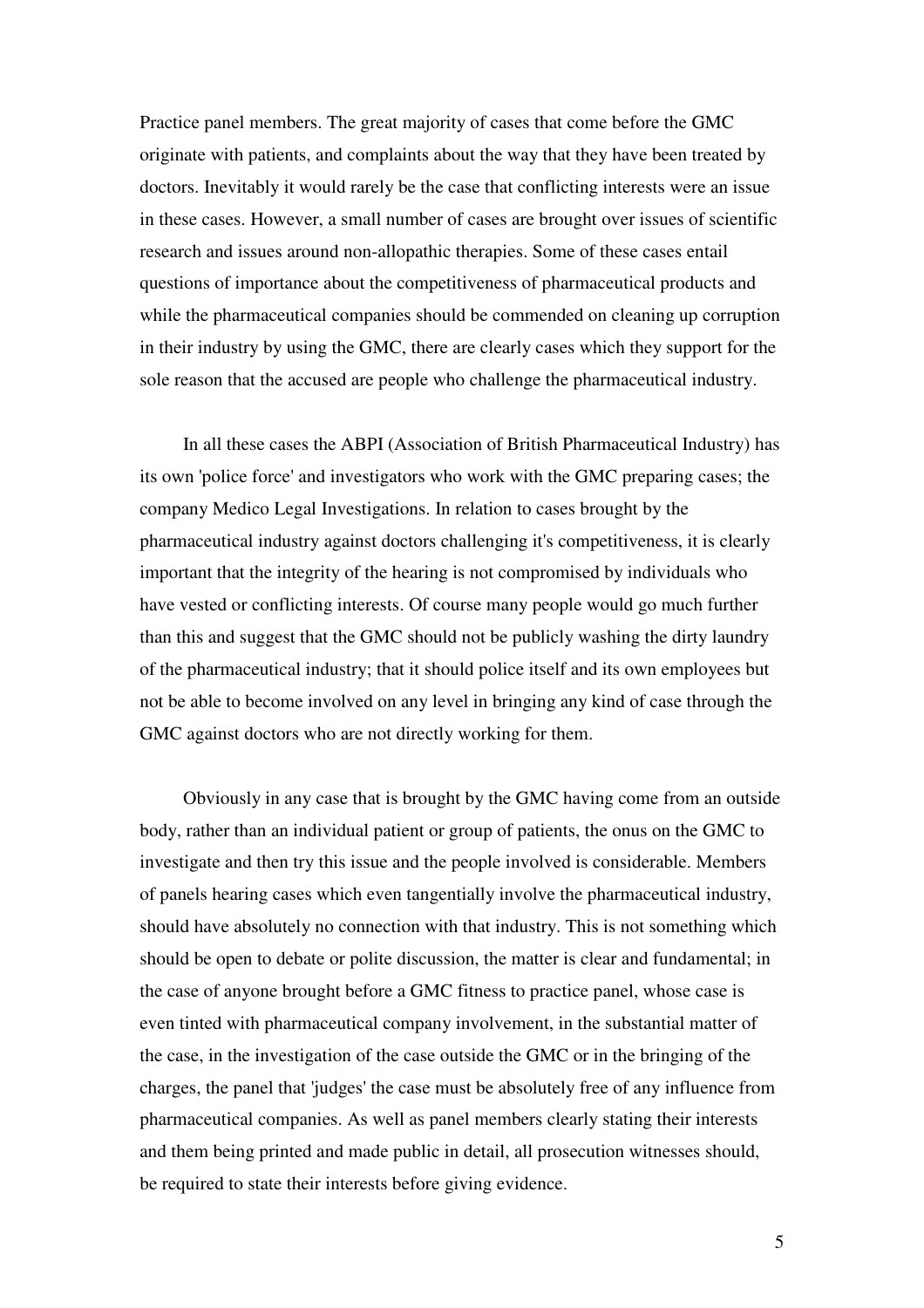This matter might also be raised with the GMC in relation to the very structuring of their prosecutions, for while some of them are handled solely by inhouse lawyers, a small number are put together by Medico Legal Investigations working with the GMC. It has always been one of the foundations of justice in European countries that the accused is aware in detail of those making the accusation and with whom the prosecution originates. It is of vital importance to the case for the defense that they have detailed statements with regard to this aspect of the charges.

 Clearly statements of interests are relative, and while some interests might even potentially aid justice in one hearing, those same interests might seriously hamper justice in another. Take for example, a panel member working in some capacity for the Department of Health (DH). While this would definitely be an interest that had to be taken into account if the case in question involved issues upon which the DH had very definite policies, it might not be a relevant if the issue at hearing was something quite personal to the defendant such as sexual assault.

 The case of Dr Andrew Wakefield has been bedeviled by instances of unrevealed vested interests, a number which have been investigated and written about by John Stone, the father of an autistic child.<sup>viii</sup> It might of course have been expected that a case involving vaccines produced by the largest pharmaceutical company in the world would inevitably draw its unfair share of vested interest situations, especially because Glaxo SmithKline appears to be taking over the world at the moment.

- Brian Deer, the journalist who tendered the initial complaint to the General Medical Council, has described himself on his web site as a journalist who investigated claims made by parents of vaccine damaged children. He has written a number of articles in defense of vaccines manufactured by GSK and had been aided in his research into Dr Wakefield by Medico Legal Investigations, a company that is completely funded by the Pharmaceutical Industry. There are clearly matters of conflict of interest even in the initial stages of the prosecution.
- Brian Deer disclosed in his main Sunday Times article about Dr Wakefield<sup>ix</sup>,

6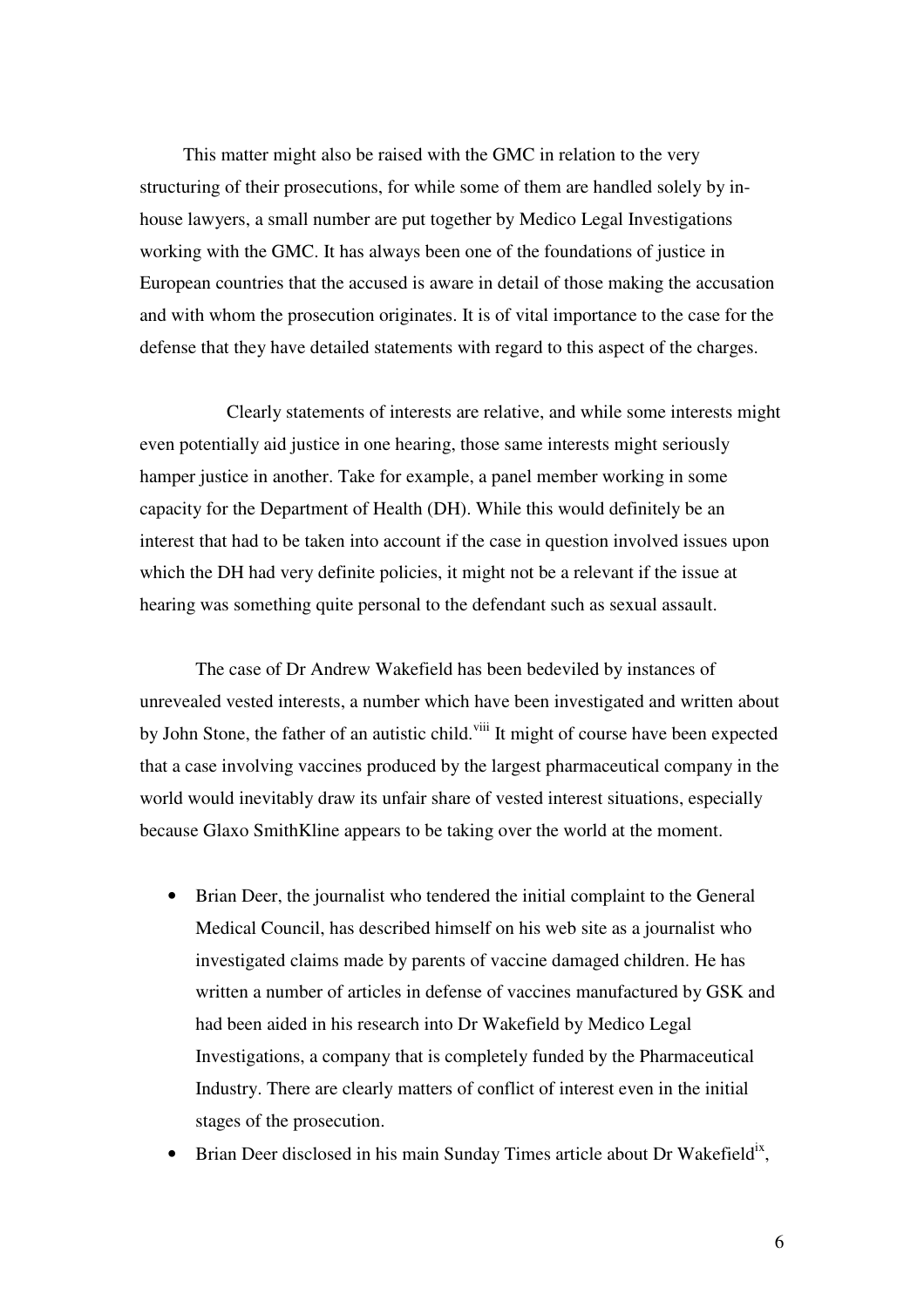after he had presumably spoken to him, that the then Minister for Health, John Reed had called for the 'case of Dr Wakefield' to be referred to the GMC. Given that Dr Wakefield's research suggested a link between MMR and Inflammatory Bowel Disorder (IBD) and a putative link between measles virus, IBD and states of regressive autism in a sub-set of children and given that the New Labour government had underwritten any costs against GSK claimed in damages for adverse reactions caused by the MMR vaccination, Reed's shunting of Dr Wakefield's case into the GMC represents the most serious conflict of interest and manifest corruption.

- In 2007, it was revealed that the Chair of the Panel for the Wakefield hearing, *chosen by the GMC,* was Professor Dennis McDevitt. Just before the hearing began Professor McDevitt was challenged by parents over undisclosed interests when previously unseen minutes of a meeting revealed that Professor McDevitt had been present at the 1988 JCVI meeting that approved Pluserix-MMR as safe for a product license. McDevitt continued to sit on the JCVI through 1991 when SKB were forced to withdraw Pluserix after serious adverse reactions were reported in a number of countries.
- In 2004, the High Court Judge Sir Nigel Davis, in a closed hearing, rejected the appeals made on behalf of vaccine damaged children whose legal aid had been withdrawn for a coming court case, which would ultimately represent some 2,000 cases. Weeks after this decision had been made, John Stone reported that the Judge had failed to disclose that his brother was a nonexecutive board director of GSK, defendants in the case. The case had been in progress for nearly ten years and was only months away from it's hearing in the High Court. The science lobby groups funded by the drug companies and especially Lord Dick Taverne the founder of Sense About Science and previously a major PR handmaiden for the pharmaceutical industry had campaigned heavily to get legal aid taken from the parents. After John Stone publicised the conflict of interest, Brian Deer accused him of being 'cruel' to the scions of the Davis family.
- During Dr Wakefield's defense case the fact that Richard Horton's line manager at the *Lancet*, the Director of the Elsevier publishing company, was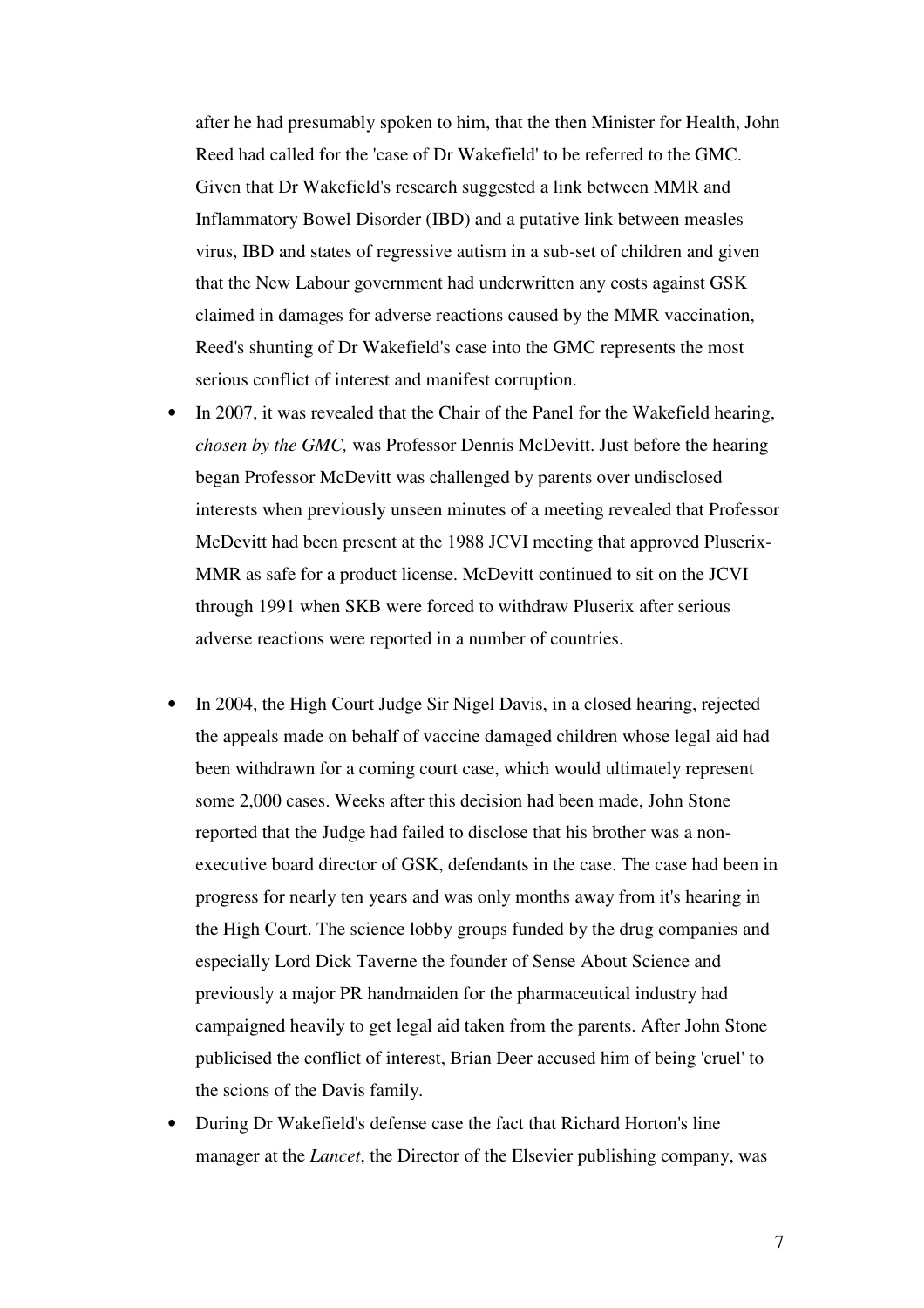also a non executive director of GlaxoSmithKline, was reinforced. Dr Horton gave evidence claiming that Dr Wakefield had failed to provide him with evidence of his conflict of interest in relation to money that the Legal Aid Board had granted the Royal Free Hospital. This evidence did not seem to coincide with the historical record.<sup> $x$ </sup> Dr Horton made no declaration at the beginning of his evidence that he was on speaking terms with one of the GSK directors or indeed that such a person acted as his line manager at the *Lancet*.

### Dr Surendra Kumar

Dr Kumar is the Chair of the GMC fitness to practice panel that is hearing the case of Dr Wakefield, Professor Walker-Smith and Professor Simon Murch. He was chosen by the GMC as Chair following the 'stepping down' of the previous incumbent, Professor Dennis McDevitt. The full panel consists of five members, three 'medical' members and two lay members; they are aided by a legal assessor Mr Nigel Seed QC. There is no conflict of interest information annexed to the papers which describe the charges against the three defendants.

 For anyone who takes the trouble to go to the GMC web site and look at the declarations of putative panel members, they can ascertain that Dr Kumar is connected to the following organisations:

> Principal General Practitioner. President, British International Doctors Association (formerly ODA). Interests: Medical Defense matters & Medicopolitics. Member: General Practitioner's Committee (BMA), UK National Screening Committee (Dept of Health). Fellow: Royal College of GPs (FRCGP). Fellow BMA. Member Independent Review Panels of MHRA (Medicine & Health Care Regulatory Agency). Member of Clinical Executive Committee (CEC) of Halton & St Helens PCT. Member of Medical Protection Society.

I want to make clear from the start of this analysis of what I have called Mr Kumar's 'vested interests' that almost the sole responsibility for this state of affairs lies with the GMC. I have no evidence at all to suggest that Mr Kumar himself has been responsible for trading on any vested interests he might have and which have not been disclosed by the GMC. The great bulk of Mr Kumar's disclosed public work show him to be a dedicated and hard working doctor who is much concerned with local, national and even international medical matters. However, being the fair minded and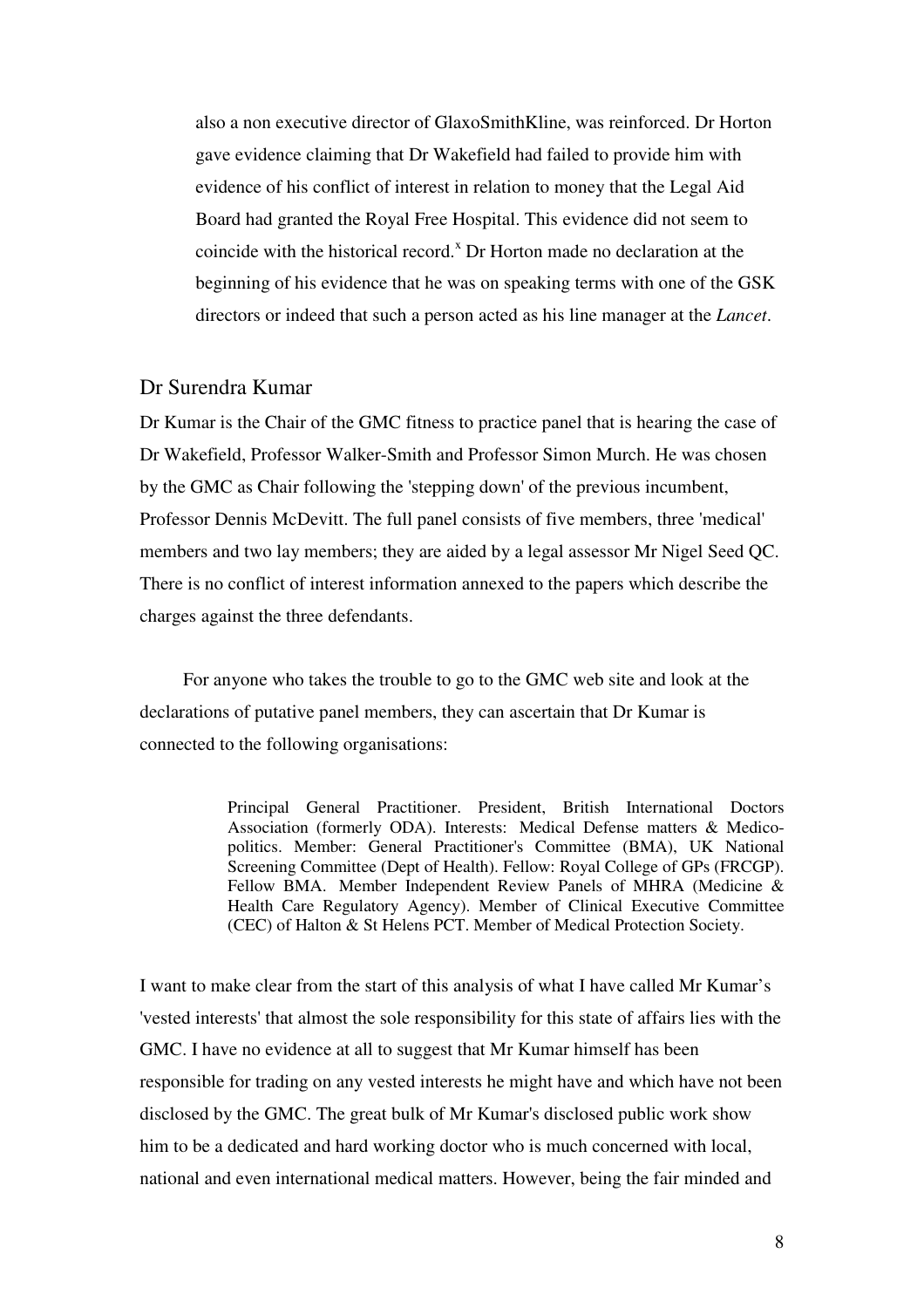honourable man he appears to be, I am sure that he would not be happy to keep the following matters undisclosed in the context of the particular 'fitness to practice' panel which he presently chairs.

 It was very noticeable that at the beginning of this hearing in 2007, there was no structured mechanism for introducing conflict of interest information. Mr Kumar did make a point of telling the hearing, in general terms and quite hastily, that he has previously sat on committees that were part of the Medicines Control Agency (MCA). In 2003, the Medicines Control Agency became the Medicines and Healthcare products Regulation Agency (MHRA). It also has to be said that at any point in the hearing when a named person known to Dr Kumar, or a particular place of work, has cropped up, he has immediately told the hearing that he knew or had worked in the vicinity of this person or this location.<sup>xi</sup>

 It goes without saying that the GMC, the prosecuting agency in this case was duty bound to summon all its resources in testing all panel members in this hearing in great detail in order to discover and make public any possible conflicts of interests. This was inevitably the case after the debacle of Professor McDevitt and the other circumstances of interest conflict that have come to light, especially in relation to GlaxoSmithKline (GSK) in its present and previous incarnations. It has also to be stressed, that from the beginning, the case against Dr Wakefield has been perhaps the most contentious scientific and medical case in Britain in the last half century. Added to this it was obviously important for the GMC to consider, first, the current discourse in Britain and the US about conflict of interests and second, the ironic fact that nondeclaration of vested interests in the mid nineties is one of the most serious charges leveled against Dr Wakefield.

 In looking at what might be considered Dr Kumar's vested interests that might have been declared at the start of the Wakefield, Murch and Walker-Smith fitness to practice hearing, I will concentrate on four areas; his previous involvement with the GMC, his work on two committees of the MHRA, his work for the Department of Health, his work as Chairman of the British International Doctors Association (previously the ODA), and the previously declared information about his shareholdings in GSK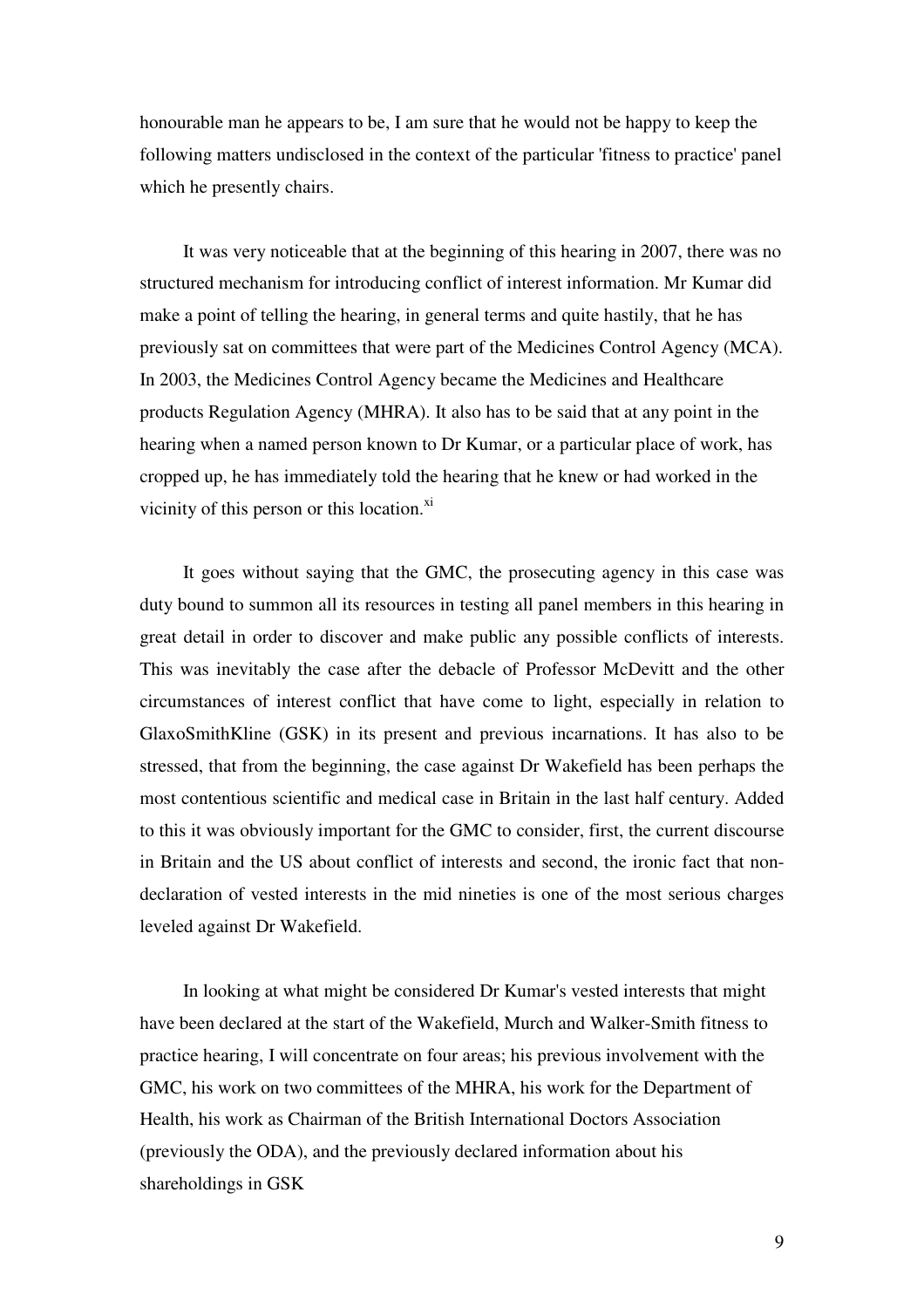# The GMC

Dr Kumar has been a consistent activist within the GMC between 1999 and 2003 and has, as he makes clear in his list of posts and affiliations on the GMC site, prior to 2004 been a GMC council member and served on the following committees; the 'registration committee', the 'health committee', the 'professional conduct committee', and the 'racial equality and diversity committee'. As an Associate of the GMC since 2003 has also been a panel member on 'fitness to practice' hearings.

 We have to consider, that in this highly sensitive case, the General Medical Council is the prosecuting authority and although Dr Kumar's committee experience falls conveniently one year short of 2004, the time when the complaint was laid against Dr Wakefield *et al*, it might be said that being so intimately involved with the business of the GMC it is hardly likely that he has not been au fait with the GMC's position on the prosecution of Dr Wakefield, Professor Murch and Professor Walker-Smith. Being privvy to such information might make it hard to sit impartially in judgement on a case that is clearly so crucial to the GMC. It is in effect no different from the Crown Prosecution Service ensuring that it gets one of its staff on a jury in a criminal trial.

# The MHRA

Since the late 1990s Mr Kumar has been involved in two British medicines regulatory bodies, the Medicines Control Agency (MCA) and its committee, the Committee on the Safety of Medicines (CSM). The MCA became The Medicines and Health Care Regulatory Agency (MHCRA) and in 2005 the CSM became the Commission on Human Medicines. Although it is quite difficult to back track and gain a record of the participants on this and other similar committees, Mr Kumar can be found to be definitely on the CSM in 1998 and this is probably the committee membership that he alluded to at the beginning of the hearing. $x^{i}$  This committee discussed the safety of drugs and vaccines.

Following the restructuring of the MCA after it became the Medicine and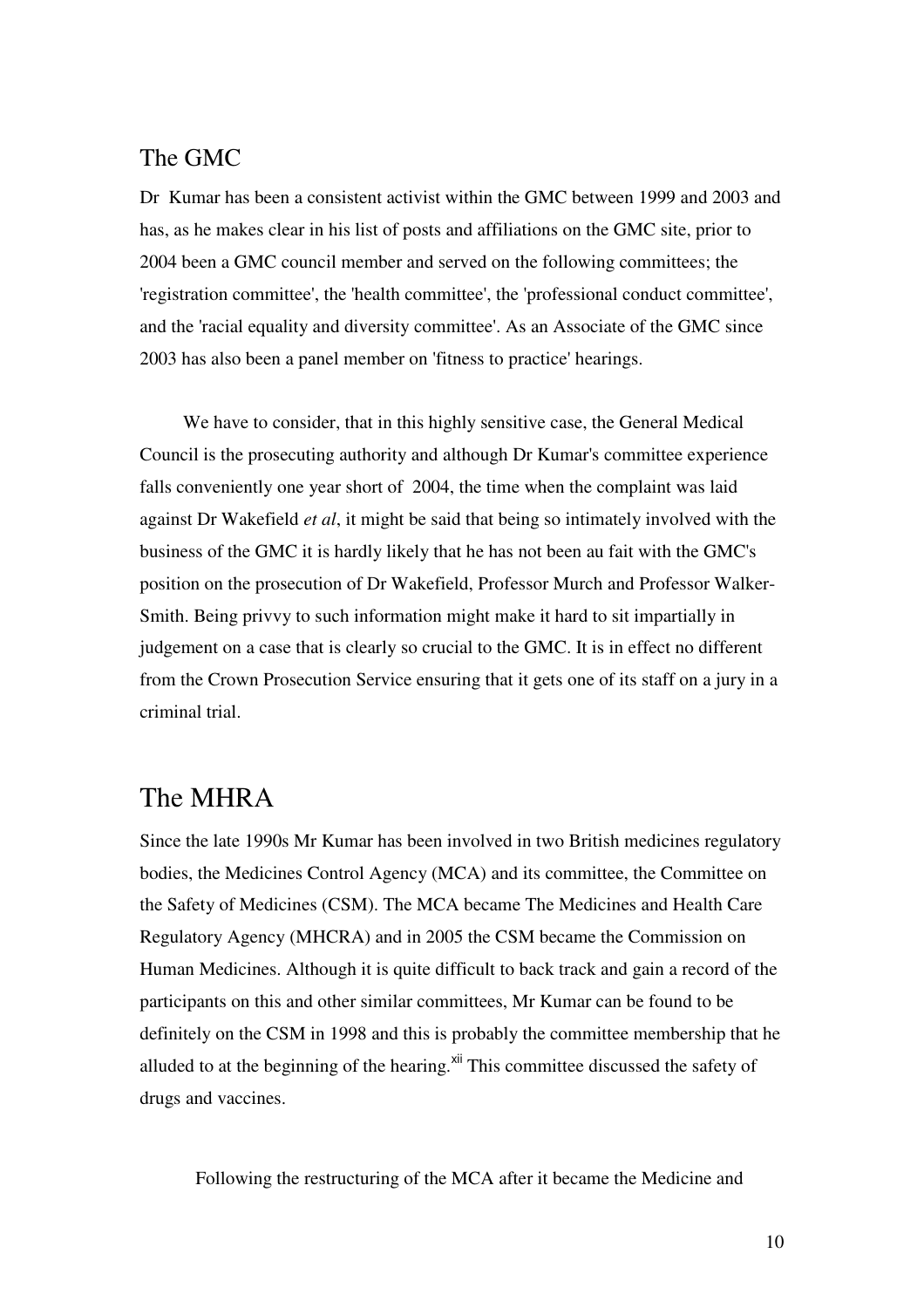Health products Regulatory Agency (MHRA), Dr Kumar began sitting on two of the most influential committees of this body. The Independent Review Panel for Advertising (IRPA). and the Independent Review Panel for Borderline Products (IRPBP). xiii Both the advertising of pharmaceutical products and the definition of what is a medicine are two of the hottest topics presently involving pharmaceutical companies in Britain. Meetings are held, in virtual secrecy at the headquarters of the MHRA, in Nine Elms, South London.

 The Independent Review Panel for Advertising, primarily considers written representations from pharmaceutical companies as to the conformity of their advertising and promotional material with the Regulations, and to advise Health Ministers on the conformity of advertising and promotional material with the Regulations before a final decision is made by Health Ministers. I do not know whether the advertising of vaccines comes under discussion in the IRPA.

 Both the IRPA and the IRPBP has a policy of members declaring personal and non-personal interests. The latest declaration of interests that can be found on the internet for both these committees are for 2004 and  $2005$ .<sup>xiv</sup> It is frequent and common practice with both the MHRA and the DH, that they let site access to declared interests lapse over long periods.

 In the years 2004 and 2005 Dr Kumar, in the declaration of interests demanded by these two committees, makes known shareholdings in GSK, although the number and contemporary value of these shares is not stated. Of the ten members of IRPBP, six had share holding in pharmaceutical companies, while five held GSK shares. In 2005, the committee consisted of only five members. Three of these had shares in pharmaceutical companies, Dr Kumar logged personal and non-personal interests in four companies, including GSK. Two other members declared interests in GSK, besides Dr Kumar.<sup>xv</sup>

 The IRPBP is an important committee within the MHRA. The committee decides which treatments are considered medicines and which are not allowed to call themselves medicines. In terms of pharmaceutical industry competitiveness, this committee is very important. One of the issues in the fitness to practice hearing held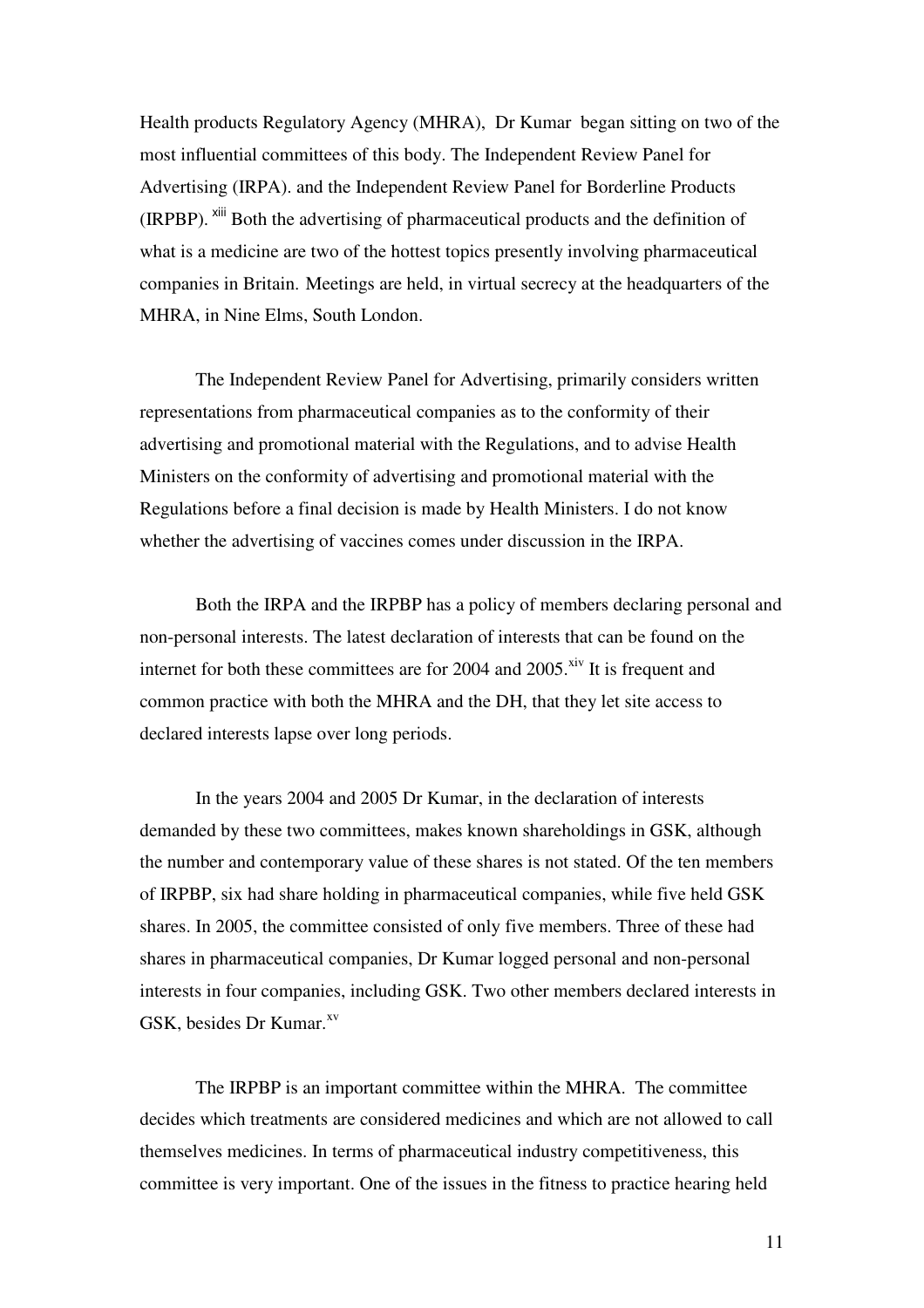for Dr Wakefield *et al*, involves the use and prescription of Transfer Factor. I do not know whether this product has at any time been discussed by the IRPBP.

 Dr Kumar made a declaration for the IRPBP in 2004, however, it is not possible to gain information of members interests on this committee after that date. There are five members listed for this committee and two members, including Dr Kumar have interests in GSK amongst other pharmaceutical companies. Two other members have interests in alternative health companies.<sup>xvi</sup>

 Membership of committees overseen by the MHRA, and membership of previous committees overseen by the MCA, raise considerable questions about conflict of interests, independence, loyalty and truth. On hearing of the MHRA for the first time, it might seem to many people that the MHRA is a 'normal' government regulatory agency. Few people would guess that the MHRA, while being the most important regulatory body for medicines in Great Britain, the organisation which, for example, processes Yellow Cards that notify the DH of adverse reactions to drugs, is actually *a trading company completely subsidised by the pharmaceutical industry*.

 The history of the medicines regulatory agencies in Britain is a story of how the medical chicken crossed the road, from government participation and control of regulation to total immersion in the pharmaceutical industry. Thalidomide provoked drug regulatory legislation in many countries. In Britain, the Medicines Act was published in 1968, originally this Act was prosecuted by the Medicines Division of the Department of Health, and it was not until 1989, that the regulation of pharmaceuticals was given its own agency, the Medicines Control Agency (MCA). However, the Medicines Division of the DH, even within its short life, became notorious for its 'revolving door' approach to staff; long serving pharmaceutical executives happily swapped jobs with top civil servants ensuring a continuity of protection for the industry.<sup>xvii</sup> This revolving door philosophy has continued throughout the latter development of the regulatory agencies, until in fact with the MHRA the revolving door has spewed out the whole department into the foyer of the pharmaceutical industry.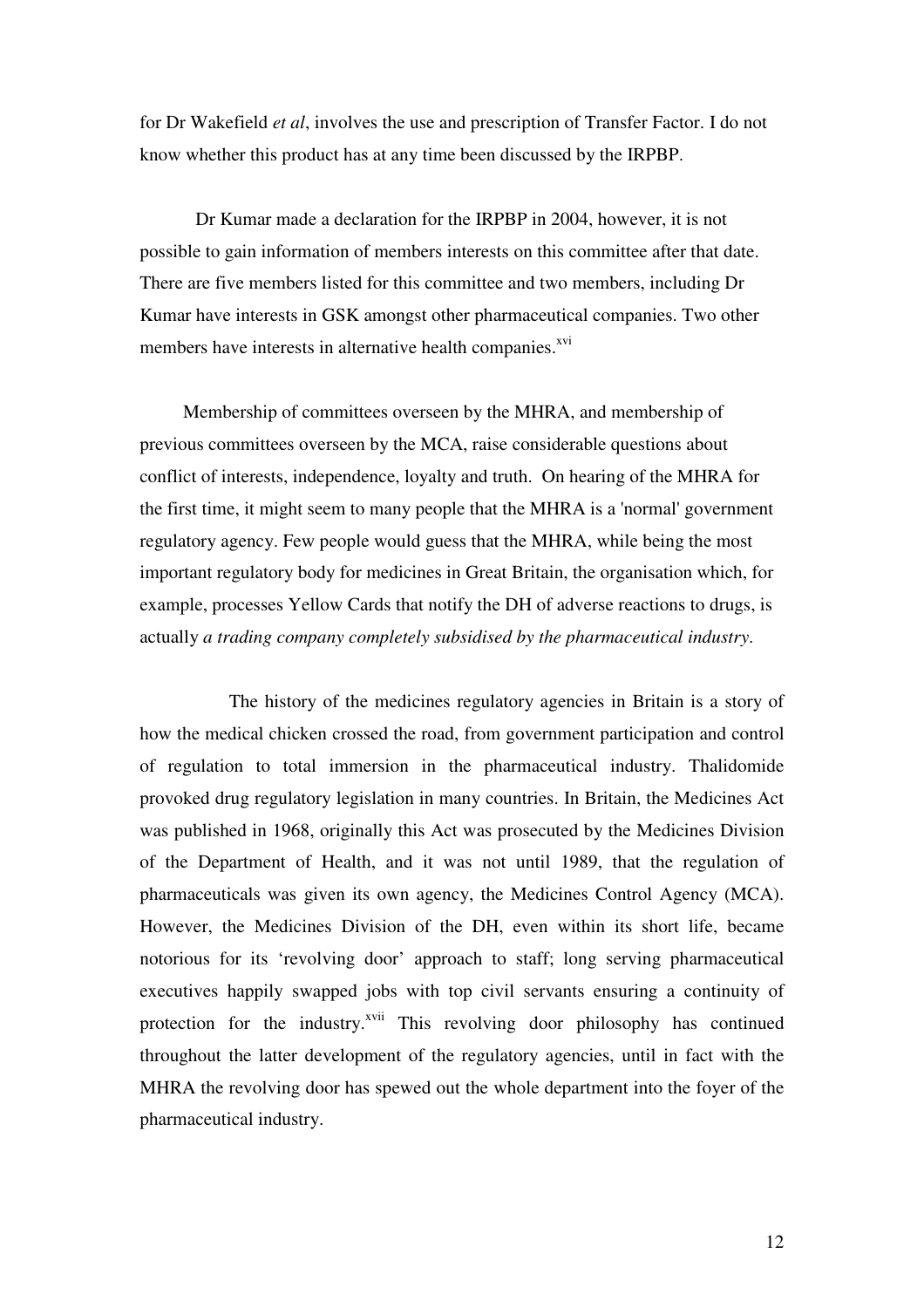The MHRA took over from the MCA in 2003. The MHRA is a Government Trading Fund; it might just as well be called a business or a corporation. A Trading Fund is an almost entirely separate economic entity which earns money by the provision of services and like any kind of company, it must balance the books at the end of each year. A trading fund is a government department, or an executive agency or part of the department, which has been established as such by means of a Trading Fund Order made under the Government Trading Funds Act 1973 (as amend the Government Trading Funds Act 1973, 26th July 1990). Typically, trading funds operate in very specialised fields and rely on their ability to derive income from their activities in order to cover their costs. Examples of trading funds are the COI and Ordnance Survey.

 However, unlike a number of other Government Trading Funds, which provide services, earn money and accept fees from diverse 'beyond government' sources, the whole of the MHRA income is provided by one funder; the pharmaceutical industry. Further, a percentage of staff and executives of the agency, have come into it from the pharmaceutical industry. It is therefore not surprising, that funded and partly staffed by the industry, its policies are shaped to please this sector.

 The MHRA has the largest policing and enforcement department of any European medicines regulation agency, a part of the Enforcement & Intelligence Division (E&ID) of the Agency. Although contemporary government in Britain is characterised by quangos, and the attachment to Government of private vested interests, the MHRA is, as has been explained above, a business in itself which makes profit from the provision of services to the pharmaceutical industry. Inevitably there exists a high level of cynicism and some anger in the world of alternative medicine that, in effect, non-pharmaceutical treatments, which have not on the whole been proven harmful and against which no complaint has been levelled, are now regulated by a commercial concern which is managed, staffed and funded by the pharmaceutical industry. The cynicism is inevitably greater amongst those who realise that the pharmaceutical industry are also charged with overseeing the adverse reactions of their own medicines, which kill and maim many thousands of people.<sup>xviii</sup>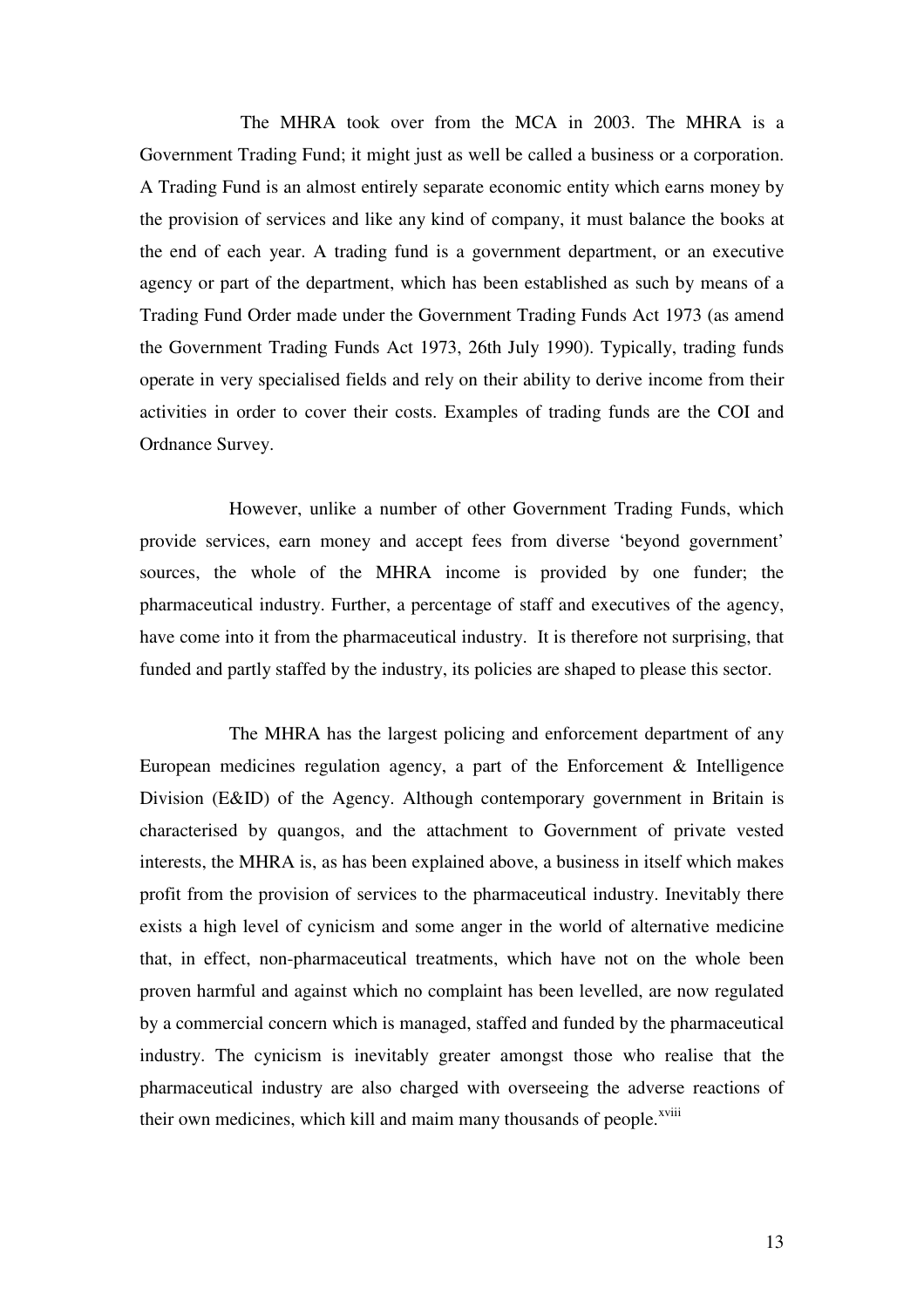From a legal point of view, perhaps the most worrying aspect of the MHRA, is that like the Atomic Energy Authority, $x^{ix}$  it has its own police force, in this instance, paid for by the pharmaceutical industry. The two Divisions of the MHRA which are important in relation to the tracking of supplements and compliance and legal enforcement are firstly, the Medicines Borderline Section and the Enforcement and Intelligence Group, which gathers information on individuals who promote suspected medicines.

 The Group raid premises, make and take statements and confiscate products, computers and paper work. Although they are not police officers they can obtain warrants for raids from Magistrates and Judges. Enforcement often links up with Trading Standards Officers in local areas. 'Officers' in the enforcement group have their own powers conferred by the Medicines Act 1968 and subordinate legislation applying to the Act. These powers include the right to enter any premises to inspect, to take samples, to require production of any books or documents and to take copies of, or of any entry in, any such book or document. 'Officers' are bound by the Police and Criminal Evidence Act (PACE) and PACE codes of practice. It is a criminal offence to obstruct an enforcement officer. However, this particular police service stands well outside the discursive apparatus of accountability which exists either within the London Boroughs or at County level outside London. These enforcers are literally a law unto themselves – or more specifically, the law of the pharmaceutical companies.

 When considering conflict of interests, the workings of the MHRA have to be seen in light of the fact that the agency is completely beholden to the multinational pharmaceutical industry.

## The Department of Health

Dr Kumar sits on the UK National Screening Committee that is chaired by the Chief Medical Officer for Scotland and advises Ministers and the NHS in all four UK countries about all aspects of screening policy and implementation. Screening programmes are of immense importance to the contemporary drugs industry as the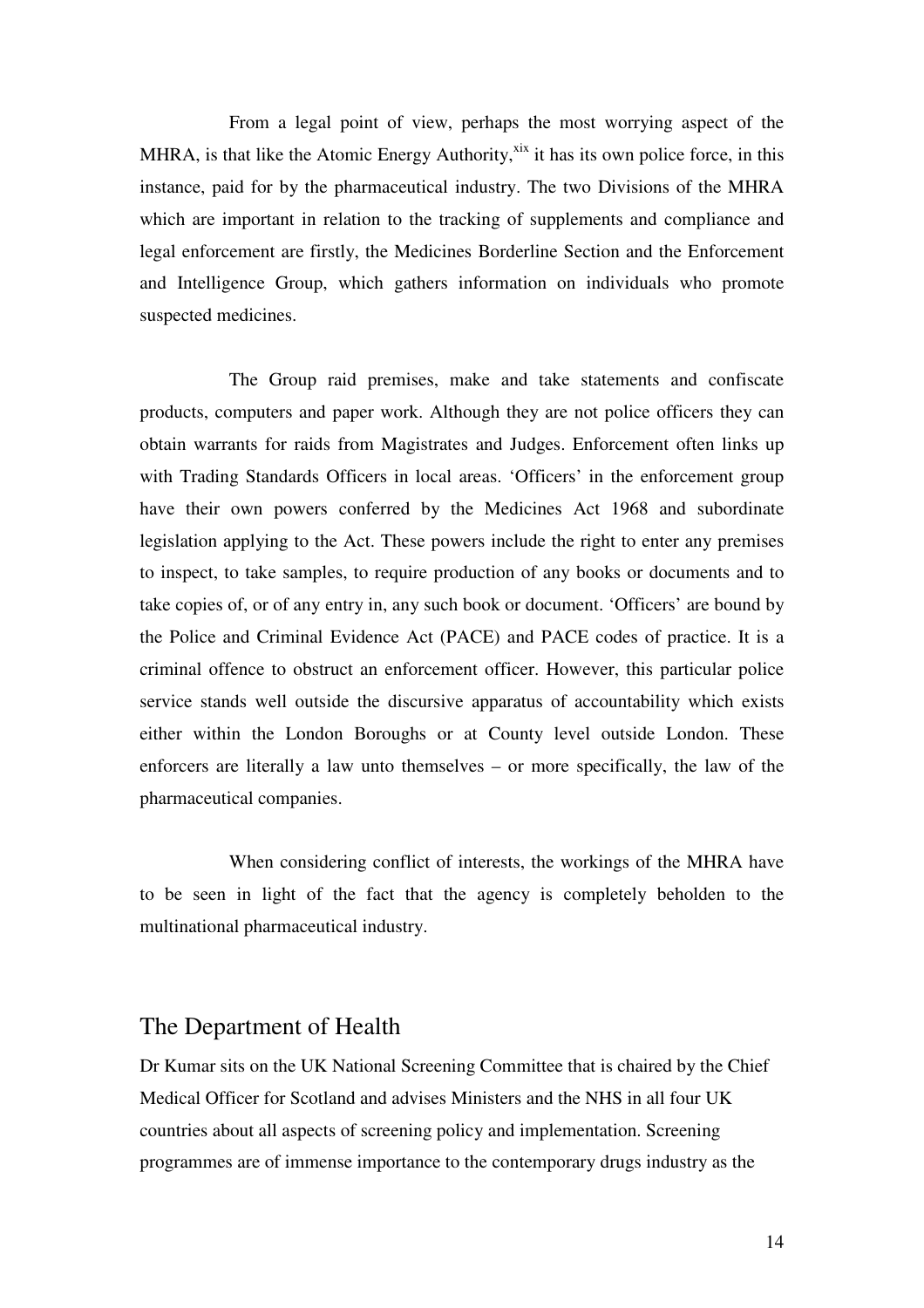present embittered battle over the Gardasil vaccine against human papillomavirus (HPV) for pre-pubescent girls is showing. This of course is in no way a reflection of Dr Kumar's work on this committee but I have pointed to this to show how in certain circumstances the NHS can be deeply involved with the pharmaceutical industry.

 The most important fact about Dr Kumar's involvement on this committee is that it shows his access to the NHS and the Department of Health at a relatively high level. The Department of Health has been at the very forefront of the battle against Dr Andrew Wakefield. Even the lowest grade officers in the Department toe the government line. Anyone seeking information about MMR from the DH web site, is directed through links to Brian Deer's web site and, apparently speaking for the New Labour government and the Department of Health, Deer gives his version of the crimes of Dr Wakefield. The DH gives no links to other web sites of a similar kind and there is not the slightest attempt at balance.<sup>xx</sup>

 If you go to 'MMR the facts' and put Brian Deer in the search box, the site will serve you 50 items which mention Deer's work. The first item is this:

 'MMR news:14-Nov-04: Sunday Times: MMR scare doctor planned rival vaccine, Doctor whose work provoked a worldwide scare over MMR failed to reveal that he was developing his own commercial rival to the vaccine.' 'MMR scare doctor planned rival vaccine, Sunday Times - Brian Deer. 'It has emerged that a patent was filed on behalf of Dr Andrew Wakefield for a measles vaccine and other products that would have stood a better chance of success if public confidence in MMR's safety was undermined. To read the full Brian Deer article in the Sunday Times, please visit Times Online'.

Now the fact is, this story is not true. Of all the allegations made by Brian Deer, this is surely the most prejudiced. The competitive vaccine was Transfer Factor which Dr Wakefield experimented with in the hope that it might help children overcome serious adverse reactions to MMR. The GMC enquiry, was so little enamoured of this 'evidence' that it dismissed it almost entirely, concentrating instead on whether or not Dr Wakefield, or either of the other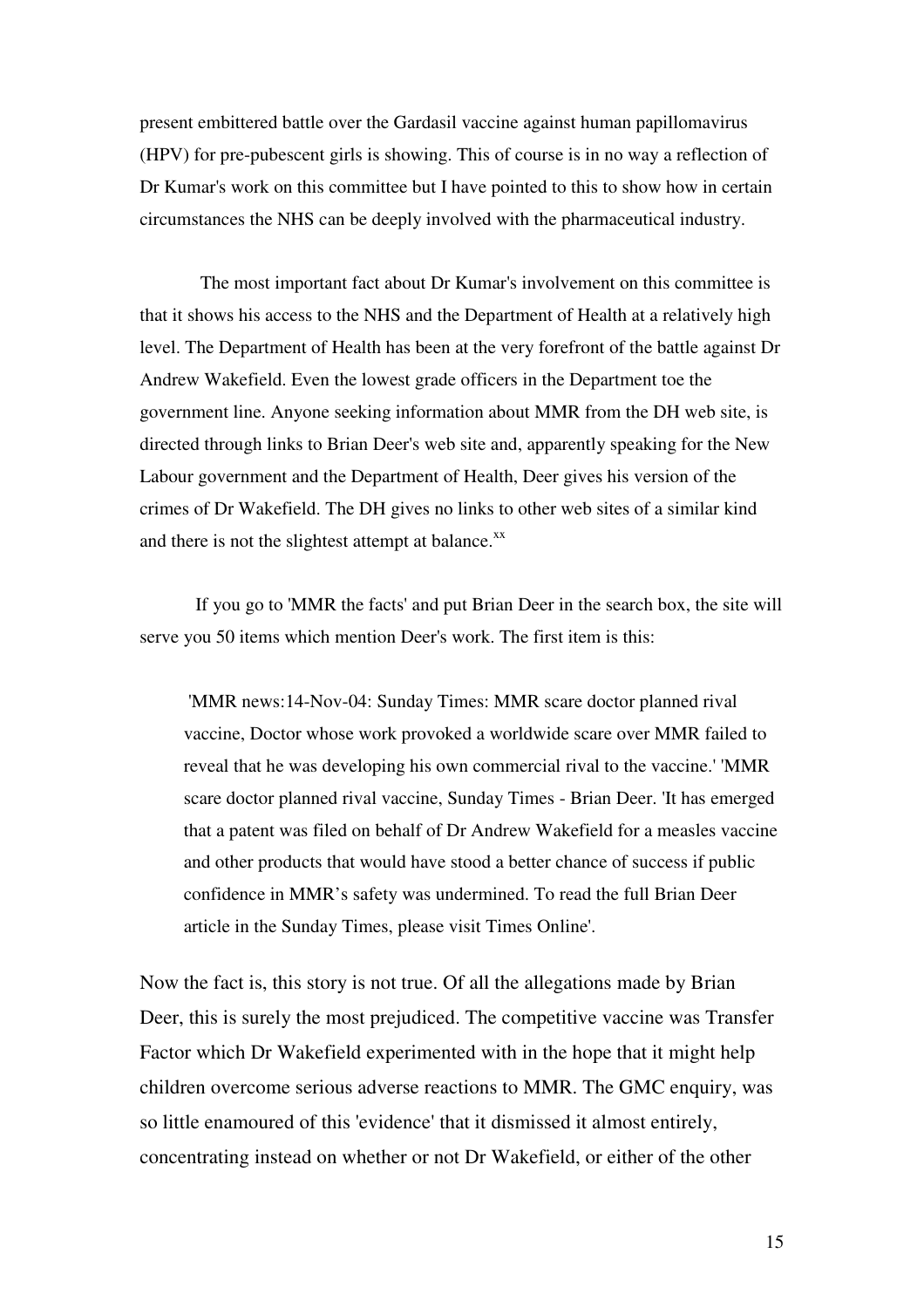two defendants were acting ethically in prescribing Transfer Factor to one particular child who had been referred to the Royal Free hospital by his GP. The child was suffering from gastrointestinal problems that, his parents reported, had begun immediately after he received the MMR.

 If you move on past Deer into the DH MMR site, everything becomes vaguely hilarious. It sights under its MMR research time-line, first the *Lancet* paper.<sup>xxi</sup> You are prepared for this paper by a refutation of it by Professor Simon Murch, one of the defendants in the ongoing Fitness to Practice Hearing.

> The overwhelming weight of evidence shows that MMR is the safest way to protect against measles, mumps and rubella, and the number of studies demonstrating this is growing.

A list of the key studies looking at MMR are listed below.

In November 2003 Dr Simon Murch - one of the authors of the 1998 paper (Wakefield A J et al) suggesting a possible link between MMR and autism - stated in a letter to the Lancet that there is now *'unequivocal'* evidence that there is no link between MMR and autism.

This first citation of the Lancet paper, which is incidentally headed 'Research suggesting  $\mathbf{link}$  between MMR and autism' is then followed by pages of references headed 'Key research showing**no link** between MMR and autism' - LOL**!** The first page has 12 citations.

 If you travel to Brian Deer's web site through 'MMR News' you will find an analysis of the *Lancet* paper by Professor Trish Greenhalgh. This off the cuff analysis repeats almost word for word the prosecution case put by the GMC. As anyone who has been following the GMC hearing will know, the prosecution that is the GMC, fell hook, line and Murdoch owned Sunday Times sinker for Deer's story that had been concocted with the help of Medico-Legal Investigations. This fable suggests that the Lancet paper case-series review, is in fact a failed full blown research project organised to prove that MMR causes autism in all vaccinated children.

Greenhalgh's explanation of the Lancet paper  $x$ <sup>xxii</sup> is quite extraordinary in that it follows Deer's line rather than the paper itself. To be fair to her perhaps she hadn't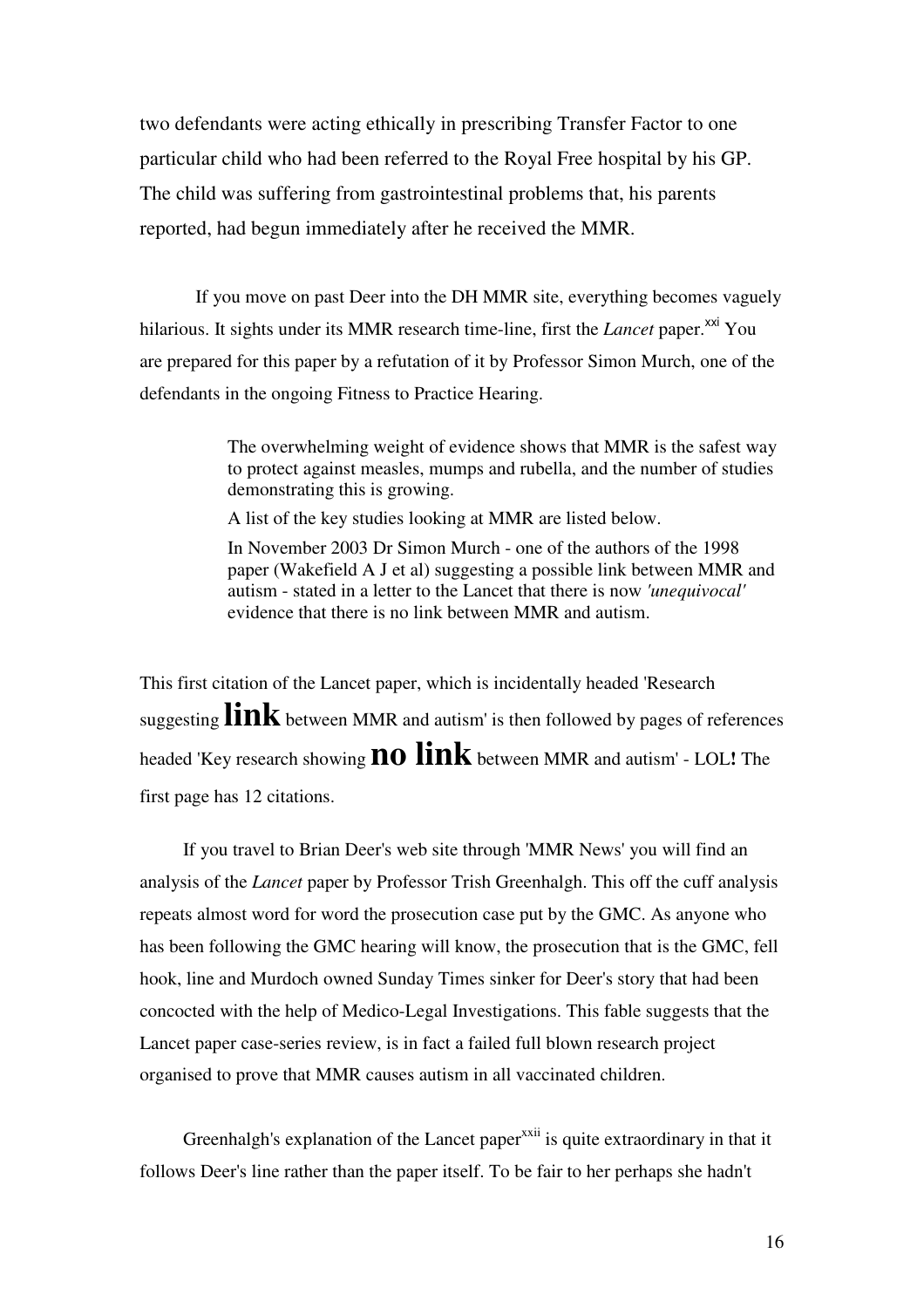read the paper or perhaps she's an absent minded professor. <sup>xxiii</sup> It is worth quoting some of Greenhalgh's sentences because they give a very clear view of how Dr Wakefield's detractors from the beginning, tried to portray the Lancet paper as the record of a full blown study, rather than a short 'case series review'. It also gives us an insight into the case that the GMC is prosecuting and how this case is broadcast by the DH.

 Readers of the passages below, should bear in mind that Dr Richard Horton, the editor of the *Lancet* contended in his evidence to the GMC hearing, that the Wakefield paper was an excellent piece of scientific reporting of a new syndrome. He compared it to early case reviews of aids related illnesses, where various scientists and doctors had attempted to trace the aetiology of the illness and detail a new diagnostic pattern. In Horton's opinion there was absolutely nothing wrong with the science in the paper, which was in his opinion only let down by Wakefield's lack of declaration of conflict interest; that being money which he *did not receive* from the Legal Aid Board.

*If the hypothesis was that there is a causal link between MMR and autism-bowel syndrome, this study design was incapable of proving that link one way or the other.* xxiv

This was not the hypothesis that the paper tested, in fact the paper did not test a hypothesis, it reported on a series of cases.

*The sample was highly selected – that is, the authors deliberately picked out the tiny number of children who had been referred to a major specialist centre because they had both bowel symptoms and an autism-like syndrome. So the fact that these rare conditions occurred together proves nothing at all.* 

There was no sample, just 12 consecutively referred children who seemed to have similar gastrointestinal symptoms and a regressive autistic disorder.

*The fact that children with diarrhoea or other chronic gastro-intestinal symptoms have microscopic evidence of inflamed bowels is also, in itself, unsurprising.* 

This is an absolutely amazing statement because it echoes in every nuance the words of the prosecutor Miss Smith. It is in effect what the prosecution have based their whole case on and the main reason why there has been no chance for the parents to give evidence; because they would argue that this was not a true picture of their children's illnesses. And let's not forget, that the evidence of inflamed bowels was at the time given and is at the hearing being given by one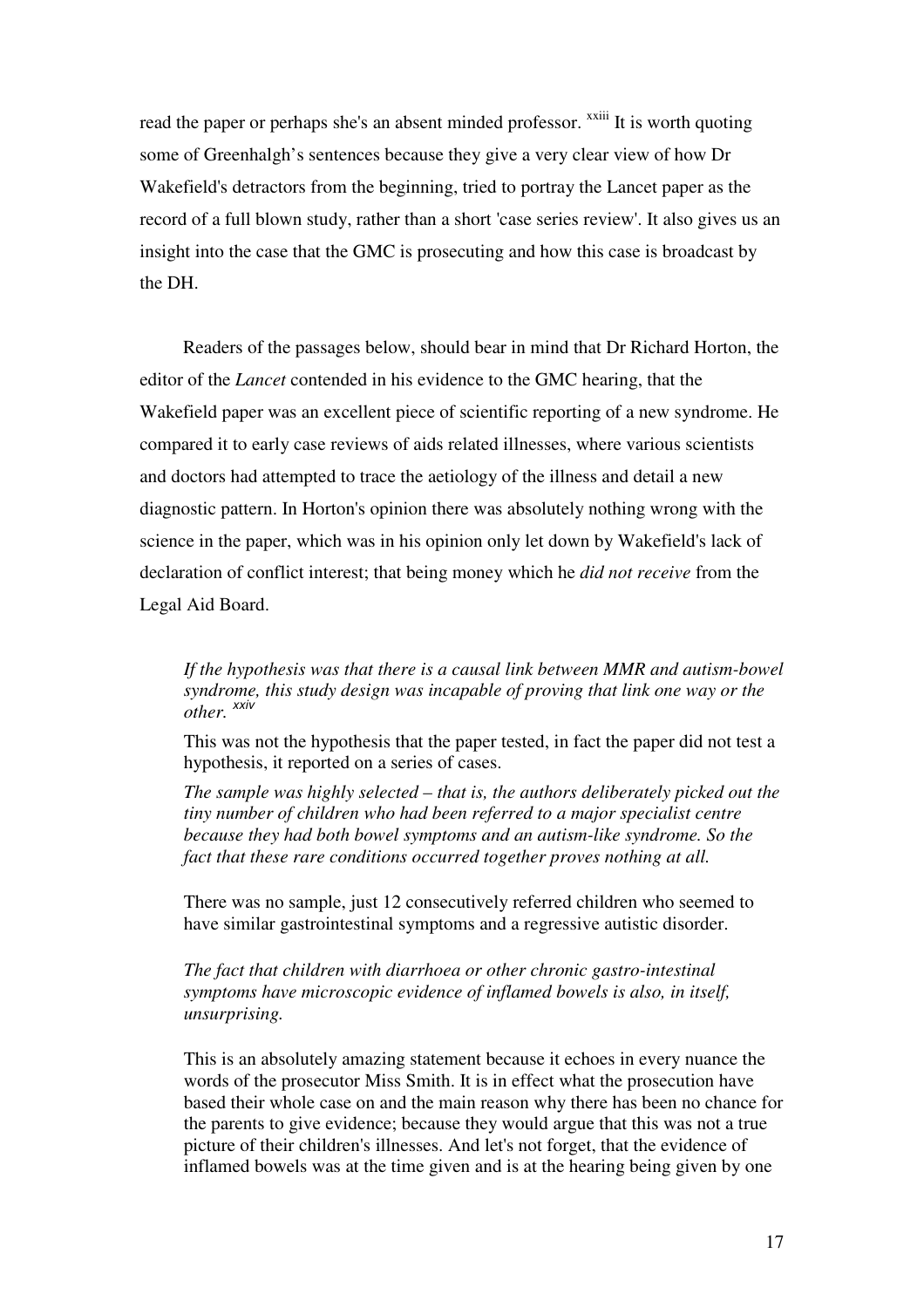of Europe's most experienced specialists, Professor Walker-Smith. With 40 years paediatric work under his belt he might just have more experience of these things than the newspaper reporter Deer and the academic scientist Greenhalgh.

*The sample was extremely small. I would expect a scientific study claiming a causal association between two events (in this case, giving MMR vaccine and developing autism-bowel syndrome) to have a formal statistical calculation of the number of individuals that ought to be looked at. This is known as a power calculation. The reason why the Lancet does not normally publish studies on just 12 individuals (the usual number of research participants is several hundred, and not uncommonly, several thousand) is that the smaller the study, the more likely it is that an apparent causal link will turn out to be due to chance association.* 

The *Lancet* paper did not set out to prove a causal link between MMR and autism or anything else. It was a case series review which reported on 12 consecutively referred children.

I'm afraid that we have to leave Brian and the Prof. here because I am getting upset and we are drifting off the point of this essay. Hopefully the above demonstrates how the NHS and DH vaccination sites slavishly follow the prosecution line in the Wakefield story and how any attempt to reason with them or engage in a dialogue that might uncover the truth would be as the younger generation say, well pointless. We have to ask ourselves whether or not a man working closely with the DH and NHS could remain unaffected by this propaganda.

 To show how far up the system this honesty paralysis goes, we might quote John Stone:

> After the publication his (Brian Deer's) story the Chief Medical Officer, Sir Liam Donaldson remarked to the BBC Today Programme (23 February): 'Now a darker side of this work has shown through, with the ethical conduct of the research and this is something that has to be looked at'. On the same day the Prime Minister said to ITV: 'I hope now that people see the situation is somewhat different from what they were led to believe'. XXV

### BIDA

 Since 2002 Dr Kumar has been the National President of the British International Doctors Association (BIDA). Prior to that he was, from 1990-1996, the General Secretary of the organisation.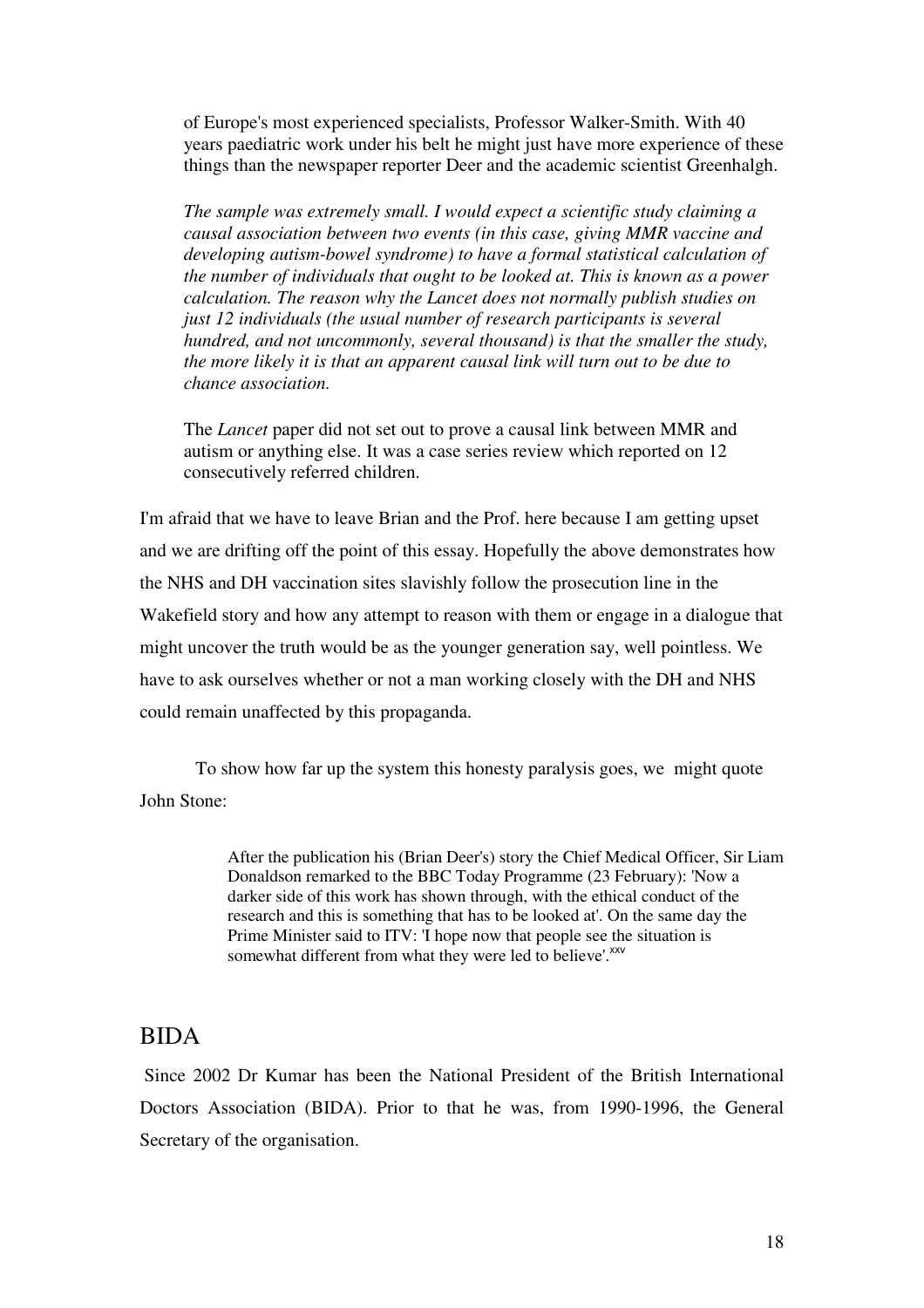BIDA was established in the United Kingdom with the objective of promoting the medical, dental and allied sciences. The main objectives of BIDA are: to protect and promote the interests of Ethnic Minority Doctors and Dentists working in the United Kingdom, to highlight the current issues and problems facing ethnic minority doctors and dentists, to grapple with all issues that effect ethnic minority doctors and dentists and to promote better representation of ethnic minority doctors and dentists on medical and national bodies.

 However, what doesn't become clear on the BIDA web site unless you look closely is the fact that the organisation is funded not only with membership fees but also by pharmaceutical companies. BIDA's magazine is also subsidised by drug company advertising. This information is declared by Dr Kumar in his conflict of interest declaration for the MHRA and no doubt would have been for the GMC had they a thorough policy on conflict of interests.

## GlaxoSmithKline

During 2003, 2004 and 2005, that is for at least two years after the complaint was made against Dr Wakefield, Dr Kumar held shares in GSK. These shares are only traceable up until 2005 because after that year, as often happens, the MHRA has failed to post any information about the committees on which, Dr Kumar, amongst others, sits.

 Not only is it the case that anyone adjudicating in the Wakefield fitness to practice hearing has the power to raise or lower the price of the shares, there is inevitably a question that has to be answered about the individuals commitment to that company and how they came by these shares; it is well known that shares are GSK's considered method of payment for work done for the company.

 Clearly this matter should have been cleared-up with the requisite declarations before the beginning of the GMC hearing. It could, however, be the case that Dr Kumar has got rid of his shares in the last three years. Although this would not exempt Dr Kumar from a declaration about the shares, I am sure that a clear statement from him to this effect would go some way towards satisfying those critical of this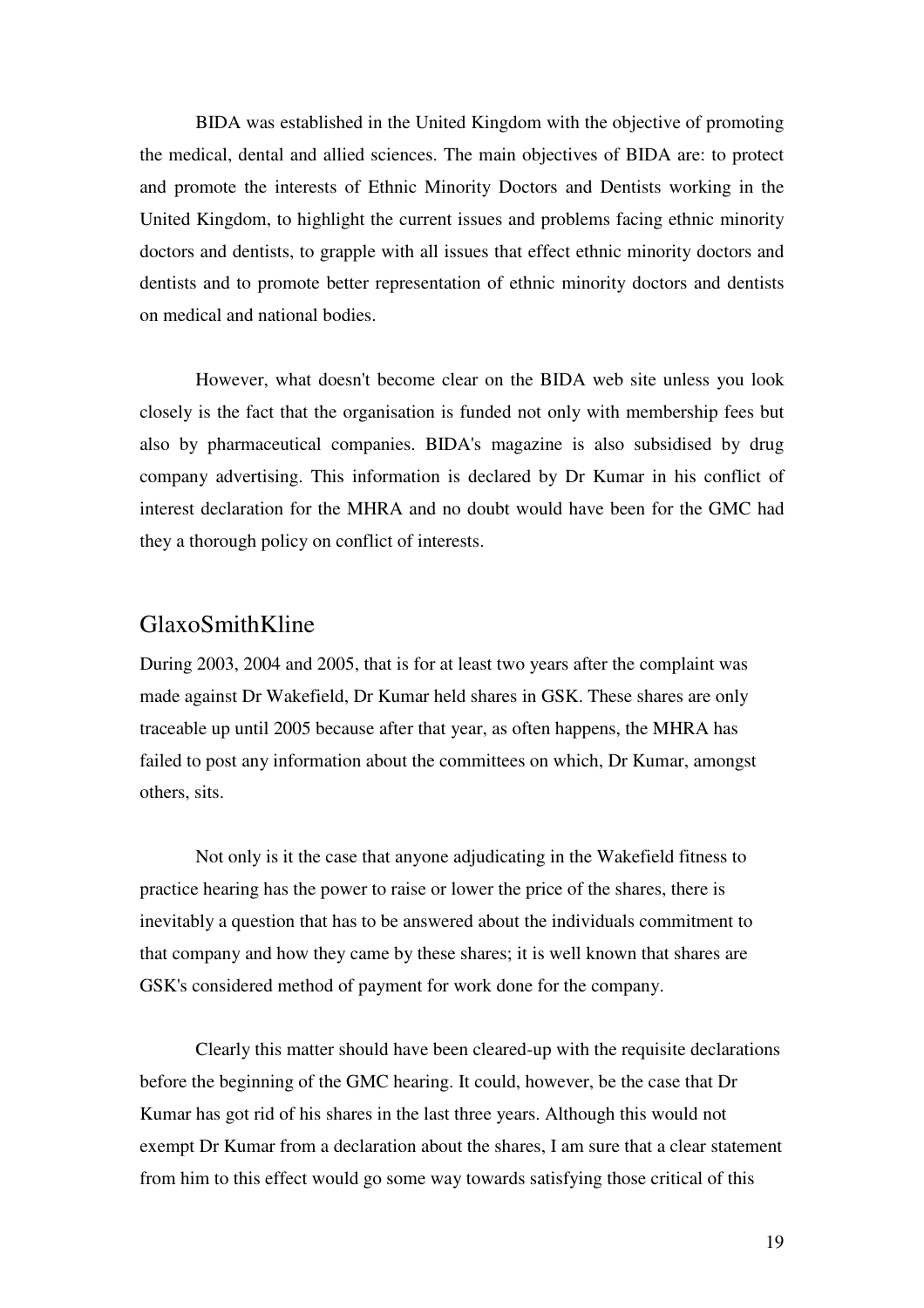GMC prosecution. Other matters will of course remain and perhaps an inquiry into the other matters raised in this essay might be settled by an independent investigation into how it was that both Professor McDevitt and Dr Kumar came to be selected for this particular fitness to practice hearing.

**ENDNOTES** 

 $\overline{a}$ 

<sup>i</sup> Hardell L, Walker MJ, et al. 'Secret ties to industry and conflicting interests in cancer research' *Am J Ind Med* 2007 50:227-233

<sup>ii</sup> Sir Richard Doll: Death, Dioxin and PVC. published on the Science and Democracy site http://www.dipmat.unipg.it/~mamone/sci-dem/sci&dem.htm.

<sup>iii</sup> *BMJ* 1999;319:939 (9 October) CSM takes small step towards openness Jacqui Wise, London.

<sup>iv</sup> Parents unhappy with MMR safety experts' links to drug firms. Lorraine Fraser, Medical Correspondent (Filed: 25/08/2002)

http://www.telegraph.co.uk/news/main.jhtml?xml=%2Fnews%2F2002%2F08%2F25%2Fnm mr25.xml

v Hardell L, Walker MJ, et al. 'Secret ties to industry and conflicting interests in cancer research' *Am J Ind Med* 2007 50:227-233

<sup>v</sup> *BMJ* 1999;319:939 ( 9 October ) **CSM takes small step towards openness** Jacqui Wise

v Parents unhappy with MMR safety experts' links to drug firms - By Lorraine Fraser, Medical Correspondent (Filed: 25/08/2002) http://www.telegraph.co.uk/news/main.jhtml?xml=%2Fnews%2F2002%2F08%2F25%2Fnm mr25.xml

v http://fiddaman.blogspot.com/2007/04/committee-on-safety-of-medicines-gsk.html

vi http://www.gmc-uk.org/about/register/panellists.asp

<sup>vii</sup> email to the author from Sarah Crack, Media Officer, General Medical Council. 28th August 2008.

viii Silenced Witnesses.

<sup>ix</sup> Brian Deer, The Sunday Times, February 22 2004

<sup>x</sup> Last year it was also revealed that the present editor of the New England Journal of Medicine had share holdings in Glaxo Smith Kline.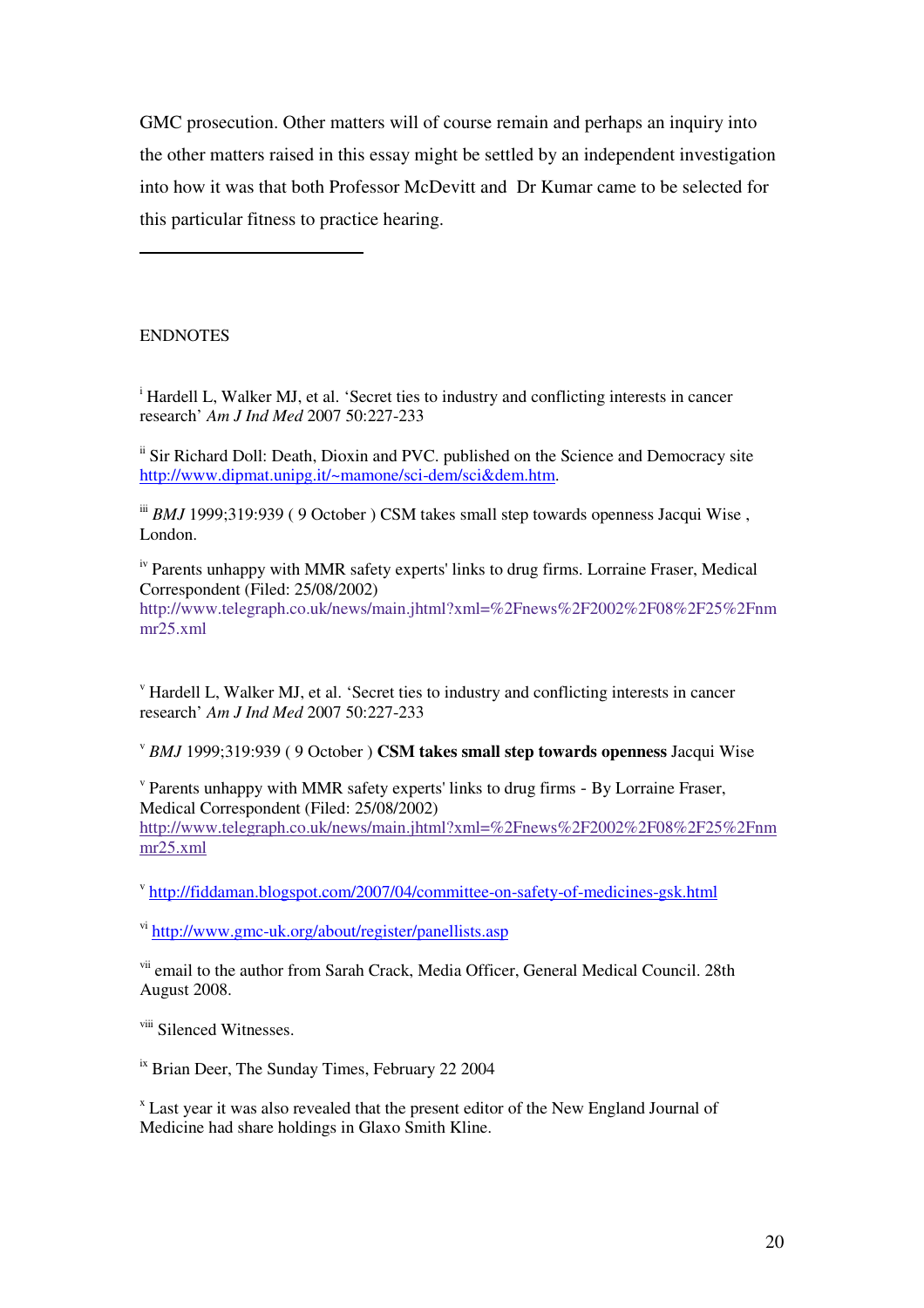$\frac{x_i}{x_i}$  This practice coincides with a note about spontaneous declaration that I was sent by the GMC after making an equiry about their policy:

There are, however, occasions relating to Fitness to Practice hearings when a conflict, or potential conflict, of interest may arise and which would not be recorded in the Register of Interest. This would include occasions where the doctor appearing before the panel, or a witness, was known to one of the panelists or where one of the panelists had prior knowledge of the events that led to the doctor's appearance before the panel. You will appreciate it is impossible to list such conflicts in the Register of Interests. The procedure on those occasions is that panelists are required to declare those interests as soon as they are aware of them. Panelists are usually able to declare such interests in advance of the start of the hearing but there are instances where conflicts only become apparent during the course of a hearing e.g. as the evidence is adduced or when a witness is called.

 $\overline{a}$ 

### $^{\rm xii}$ 1998 SUMMARY OF THE MEETING OF THE COMMITTEE ON SAFETY OF MEDICINES HELD ON 11th FEBRUARY 1998

xiii The Medicines (Advertising and Monitoring of Advertising) Amendment Regulations 1999, SI No. 267, came into force on 5 April 1999 and completed the implementation of Directive 92/28/EEC Regulation 13 and the Schedule contain a procedure for a review of the Health Minister's preliminary decision on whether an advertisement complies with the Medicines (Advertising) Regulations 1994, as amended ("the Regulations"). The Health Ministers proposed that the review will be undertaken by an Independent Review Panel. xiv 15 Jul 2004 Independent Review Panel for Advertising. Latest documents for the Independent Review Panel for Advertising

http://www.mhra.gov.uk/Committees/Medicinesadvisorybodies/IndependentReviewPanelfor Advertising/index.htm (last dated 2008)

<sup>xv</sup> 2005. Independent Review Panel for Advertising: Declaration of members current personal and non-personal interests.

http://www.mhra.gov.uk/Committees/Medicinesadvisorybodies/IndependentReviewPanelfor Advertising/AnnualReport/index.htm

xvi Independent Review Panel for Borderline Products Declaration ofInterests PERSONAL INTERESTS NON-PERSONAL INTERESTS. http://www.mhra.gov.uk/Committees/Medicinesadvisorybodies/IndependentReviewPanelont heClassificationofBorderlineProducts/index.htm

<sup>xvii</sup> In another context, that of testing drugs in North America, Monsanto engineered one of their top executives into a regulatory post just for the duration of a drug trial which tested one of their drugs, after which he left and returned to the company.

<sup>xviii</sup> The initiation of legal cases against pharmaceutical companies for death and damage, is in Britain a matter of civil claim, for which legal aid has to be provided, while prosecution for the use or misuse of alternative treatments which have been labelled as medicines, even without any complaints of death or damage, is a criminal matter prosecuted by the MHRA.

xix Other agencies such as London Underground and British Rail have their own police service, but here these officers and these laws are on the whole general criminal matters such as theft and assault and the officers in these forces act with the national police in all matters.